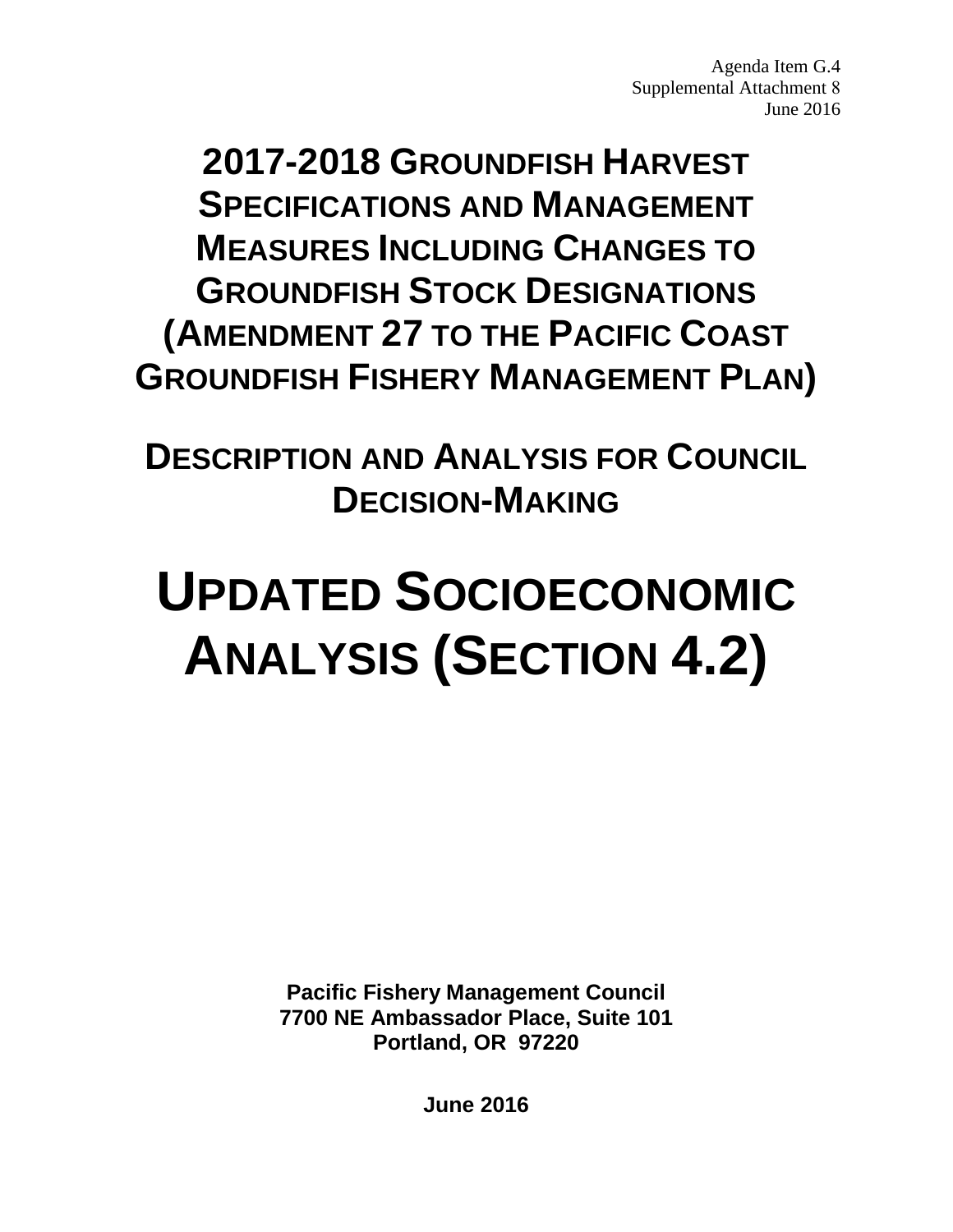### **4.1.5 Summary of Groundfish Mortality under the Alternatives**

Detailed descriptions of the fishery management measures and the modeled estimates of groundfish mortality are reported by alternative and sector in Sections 4.1.1, 4.1.2, 4.1.3, and 4.1.4. Impacts to groundfish stocks are assessed in relation to limit reference points (OFL, MSST). In this context although management measures are designed to achieve but not exceed ACL, impacts to stock status are evaluated under the assumption that all of the ACL is harvested. Historically, however, given a variety of factors like overfished species interactions, market conditions, weather, etc., there are very few stocks and complexes where the ACL is achieved. Each biennium, GMT catch projection models are used to adjust management measures to better attain ACLs while limiting the risk that ACLs are exceeded (and since the ACL is a precautionary reduction from the limit reference point, even exceeding it does not represent a serious adverse impact). Despite the best efforts to improve ACL attainment, there is little interannual variation on ACL attainment for most species.

# *4.2 Short-Term Socioeconomic Impacts of the Integrated Alternatives*

This section evaluates the effects of the alternatives on fishery participants and fishing communities. Section 3.2 in the EIS for the 2015-2016 harvest specifications and management measures and Amendment 24 (PFMC and NMFS 2015) describes the economic status of these affected groups during the baseline period used for that analysis (2003 to 2012) based on historical commercial landings data, estimates of recreational fishing activity, and census data. Updated baseline information may be found in the 2016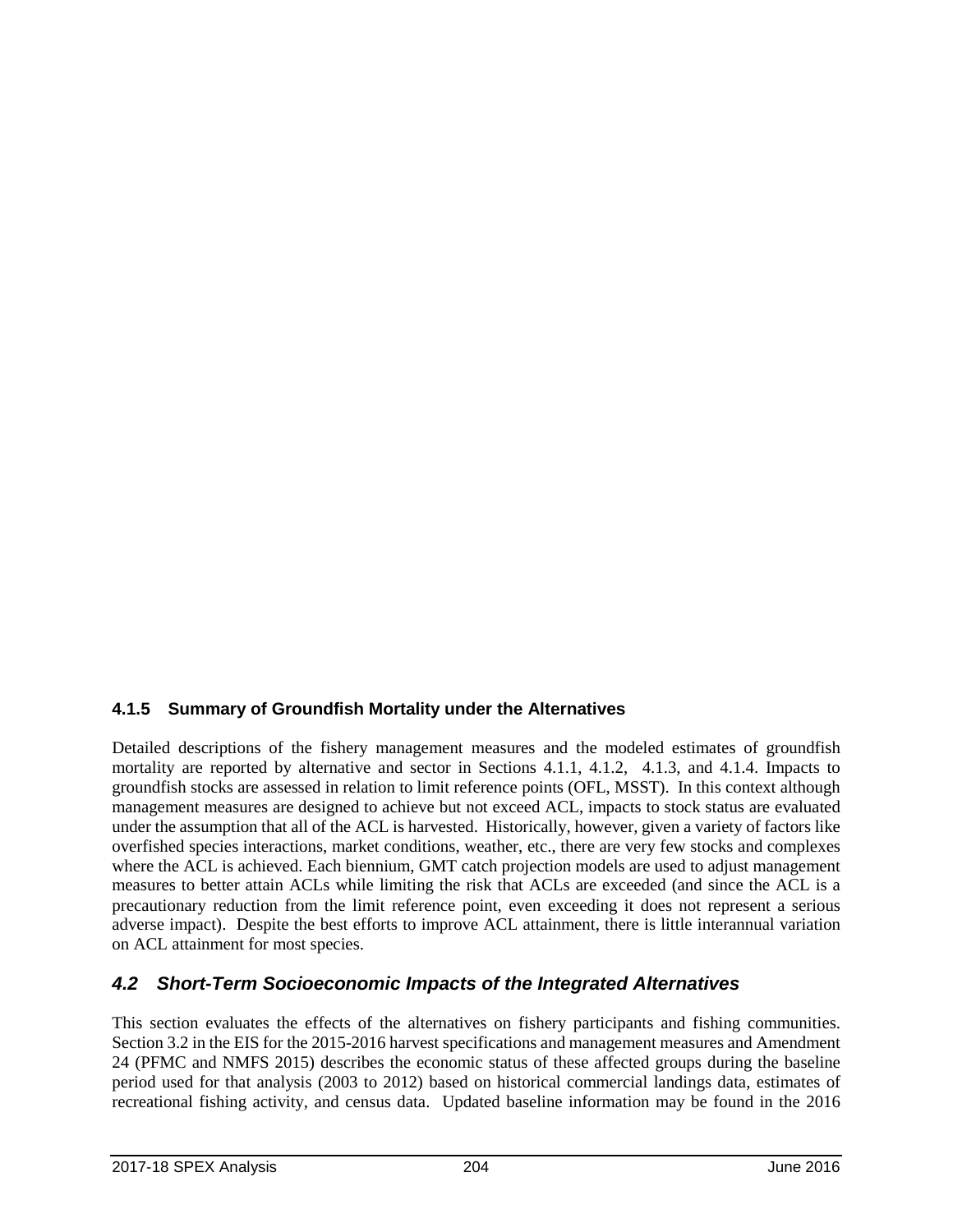Groundfish SAFE (PFMC 2016). Here, various methods are used to estimate how conditions may change from the baseline, either by applying harvest specifications based on default HCRs and compliant management measures (No Action Alternative) or under Alternatives 1 and 2, which contain different ACLs for key stocks and default ACLs for the remaining stocks, and Alternative 3 which combines the final preferred ACLs with preliminary preferred management measures.

The 2015 EIS (PFMC and NMFS 2015) describes the models and data used to project socioeconomic impacts. Updated documentation of the models may be found in Appendix A. Projection models include:

- GMT catch projection models for different commercial sectors of the groundfish fishery
- GMT fishing effort (angler trips) projection models for the recreational groundfish fishery
- The landings distribution model (LDM), which is used to estimate where landings are likely to occur and the resulting port-level ex-vessel revenue
- The IOPAC model used to evaluate the effect of the alternatives on coastal communities (ports where commercial groundfish landings and recreational groundfish effort occur) by estimating personal income generated ("income impacts") and associated employment impacts
- Net revenue in commercial fishery operations based on projected landings and vessel cost earnings surveys.

The following sections assess socioeconomic impacts in terms of:

- Changes in commercial ex-vessel revenue by fishery sector
- Change in recreational angler trips by community
- Change in net revenue by fishery sector
- Change in income and employment impacts by community resulting from changes in commercial landings revenue and recreational effort.

# **4.2.1 Change in Commercial Ex-Vessel Revenue and Recreational Angler Trips**

### <span id="page-2-1"></span>4.2.1.1 Commercial Fisheries

Revenue estimates are based on projected landings estimates from the GMT models referenced above.

[Table 4-137](#page-5-0) and [Table 4-138](#page-6-0) compare ex-vessel revenue estimates under the action alternatives to the No Action Alternative. Projections assume average ex-vessel prices observed in 2015. Effects are presented according to groundfish fishery "sectors" (see the 2015 EIS PFMC and NMFS 2015, Section 3.2.2).

[Table 4-139,](#page-6-1) and [Table 4-140](#page-7-0) compare projected shoreside commercial ex-vessel revenue under the alternatives to the annual average for the 2011-2015 baseline period.<sup>[6](#page-2-0)</sup> Note that revenue projections are more aggregated in these tables and exclude estimates for some of the sectors, such as at-sea whiting, incidental open access and tribal groundfish fisheries.

The TAC for Pacific whiting is set annually outside of this harvest specifications process. The 2015 Pacific whiting TAC and allocations are used to derive an estimate of catch and resulting revenue for the whiting sectors. For the at-sea sectors revenues are assumed to be the same across all alternatives.

Compared to No Action:

<span id="page-2-0"></span> <sup>6</sup> Ex-vessel revenue for 2015 should be considered provisional since not all fish tickets had been entered into PacFIN by the query date of February 3, 2016.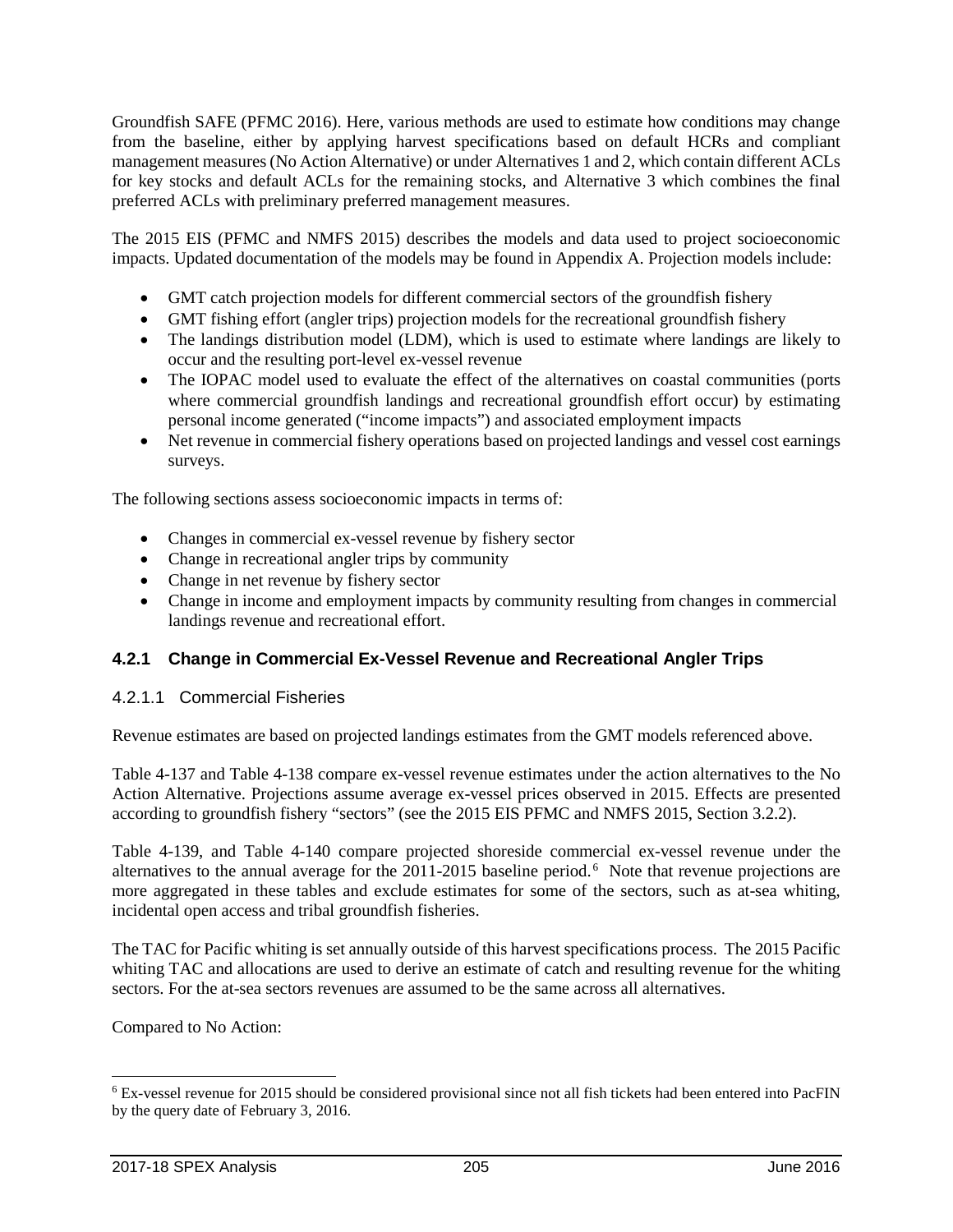- Alternative 1 shows an overall increase in shoreside ex-vessel revenue of \$6.6 million to a total of \$95.5 million and Alternative 2 shows an increase of \$6.5 million to \$95.4 million. These revenue changes occur exclusively in the shoreside non-whiting IFQ sector (trawl and fixed gear).
- <span id="page-3-0"></span>• Alternative 3 shows an overall increase in shoreside ex-vessel revenue of \$19.8 million to a total of \$108.7 million. Almost all of this change occurs in the shoreside IFQ sector. Alternative 3 combines the final preferred ACLs with preliminary preferred management measures.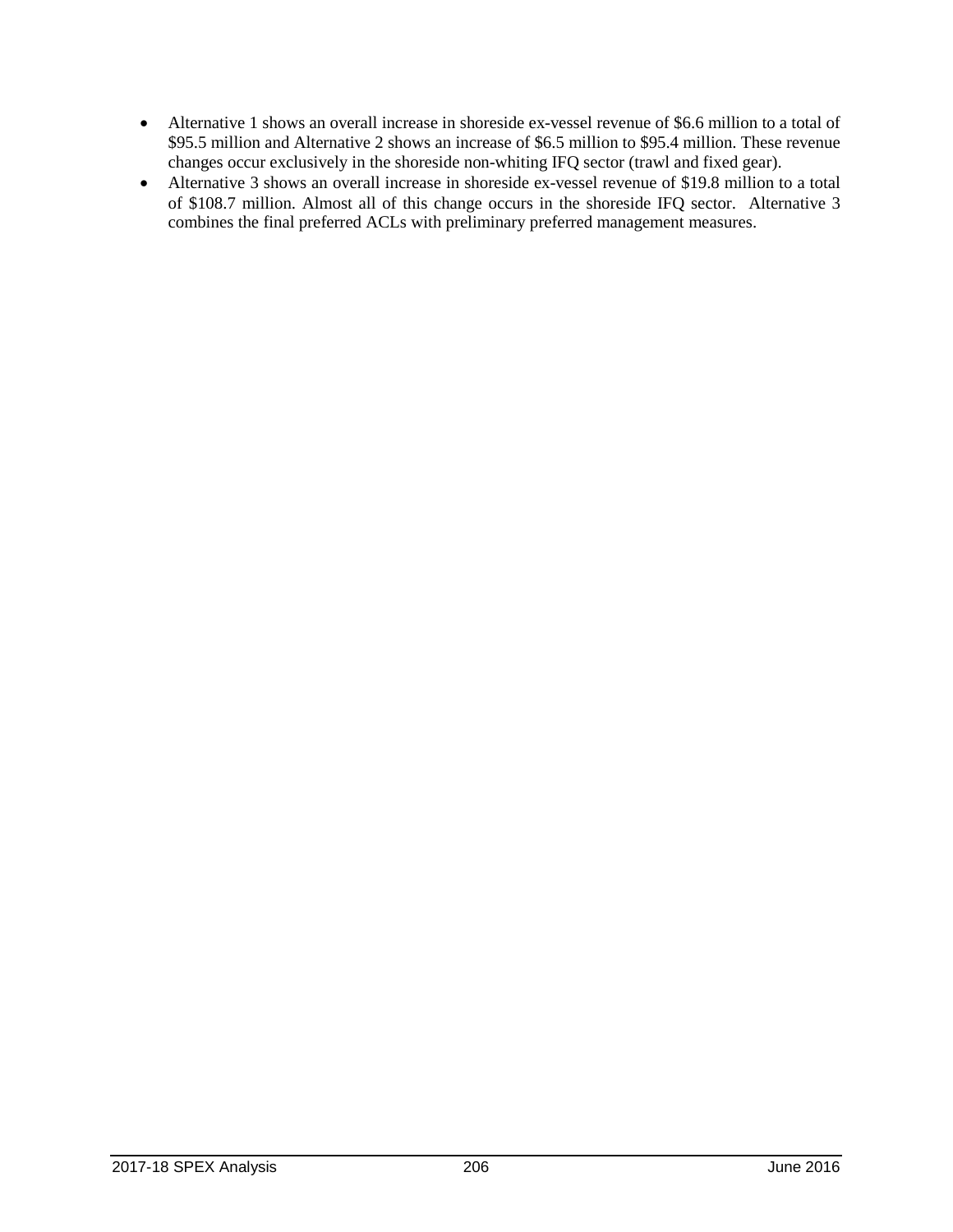|                                           | <b>No Action</b> |       |       | <b>Alternative 3*</b> |       | <b>Alternative 1</b> | <b>Alternative 2</b> |       |  |  |
|-------------------------------------------|------------------|-------|-------|-----------------------|-------|----------------------|----------------------|-------|--|--|
|                                           | 2017             | 2018  | 2017  | 2018                  | 2017  | 2018                 | 2017                 | 2018  |  |  |
| <b>Shoreside Sectors:</b>                 |                  |       |       |                       |       |                      |                      |       |  |  |
| Whiting                                   | 13.3             | 13.3  | 13.3  | 13.3                  | 13.3  | 13.3                 | 13.3                 | 13.3  |  |  |
| Non-whiting Trawl+Non-trawl<br><b>IFQ</b> | 40.1             | 40.0  | 60.3  | 59.3                  | 46.9  | 46.4                 | 46.8                 | 46.3  |  |  |
| Limited Entry Fixed Gear                  | 16.0             | 16.7  | 16.5  | 17.1                  | 16.0  | 16.7                 | 16.0                 | 16.7  |  |  |
| Nearshore Open Access                     | 4.7              | 4.7   | 4.7   | 4.7                   | 4.7   | 4.7                  | 4.7                  | 4.7   |  |  |
| Non-nearshore Open Access                 | 4.4              | 4.5   | 4.0   | 4.1                   | 4.4   | 4.5                  | 4.4                  | 4.5   |  |  |
| <b>Incidental Open Access</b>             | 0.2              | 0.2   | 0.2   | 0.2                   | 0.2   | 0.2                  | 0.2                  | 0.2   |  |  |
| Tribal (incl. whiting)                    | 9.8              | 9.9   | 9.8   | 10.0                  | 9.8   | 9.9                  | 9.8                  | 9.9   |  |  |
| <b>Shoreside sectors' Totals</b>          | 88.5             | 89.3  | 108.8 | 108.7                 | 95.3  | 95.7                 | 95.2                 | 95.6  |  |  |
| <b>At-sea Sectors:</b>                    |                  |       |       |                       |       |                      |                      |       |  |  |
| Non Tribal Whiting                        | 25.9             | 25.9  | 25.9  | 25.9                  | 25.9  | 25.9                 | 25.9                 | 25.9  |  |  |
| <b>Tribal Whiting</b>                     | 5.1              | 5.1   | 5.1   | 5.1                   | 5.1   | 5.1                  | 5.1                  | 5.1   |  |  |
| At-sea sectors' Totals                    | 31.0             | 31.0  | 31.0  | 31.0                  | 31.0  | 31.0                 | 31.0                 | 31.0  |  |  |
| <b>TOTAL Groundfish Revenue</b>           | 119.5            | 120.4 | 139.8 | 139.7                 | 126.4 | 126.7                | 126.3                | 126.6 |  |  |

**Table 4-135. Estimated ex-vessel revenues by groundfish harvest sector under the alternatives (2015 \$million).**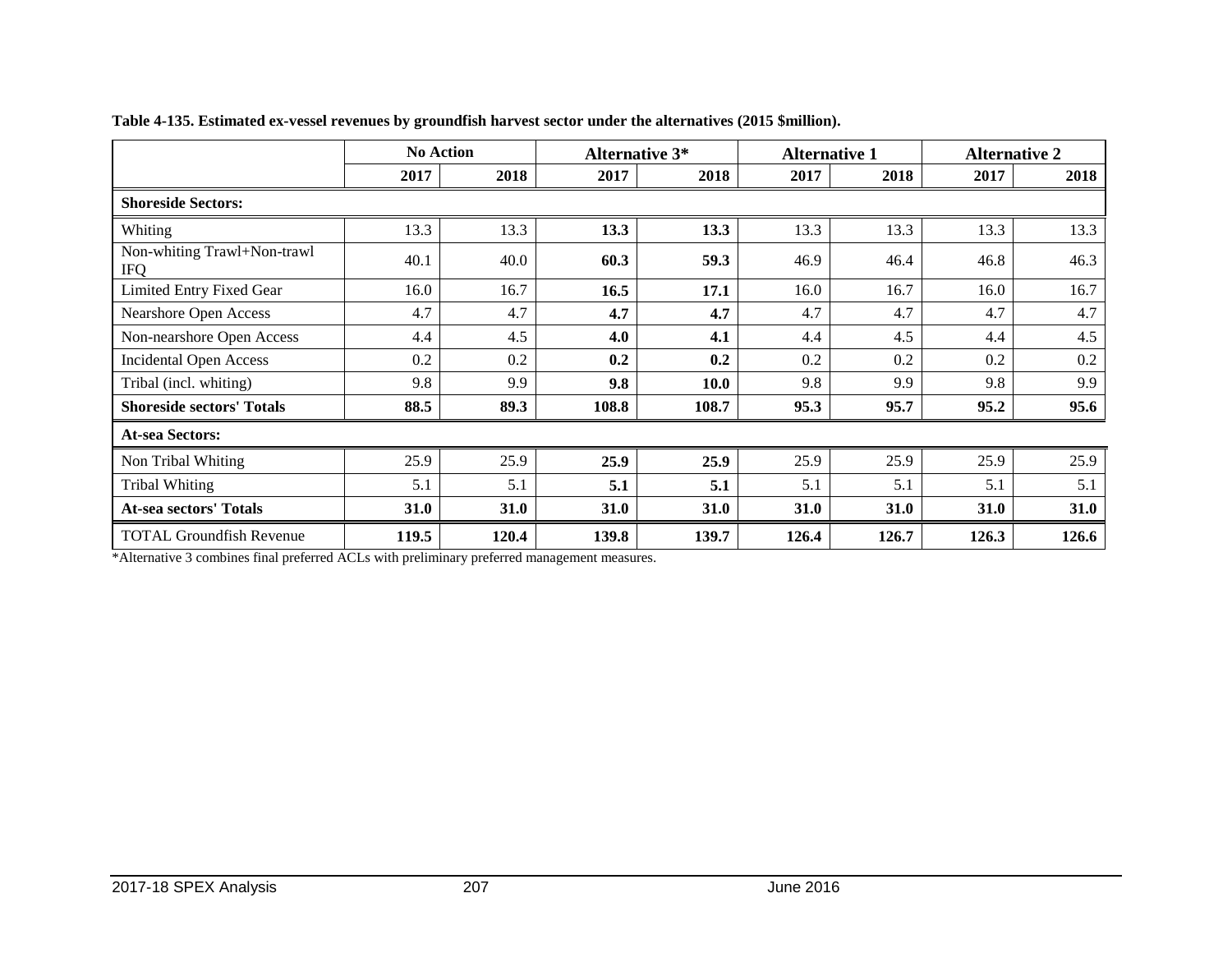|                                           | <b>No Action</b> | <b>Alternative</b><br>$3*$ | <b>Alternative</b><br>1 | <b>Alternative</b><br>2 |
|-------------------------------------------|------------------|----------------------------|-------------------------|-------------------------|
|                                           | 2017-18          | 2017-18                    | 2017-18                 | 2017-18                 |
| <b>Shoreside Sectors:</b>                 |                  |                            |                         |                         |
| Whiting                                   | 13.3             | $-0.0$                     | $+0.0$                  | $+0.0$                  |
| Non-whiting Trawl+Non-trawl<br><b>IFQ</b> | 40.0             | $+19.753$                  | $+6.605$                | $+6.504$                |
| Limited Entry Fixed Gear                  | 16.3             | $+0.476$                   | $+0.0$                  | $+0.0$                  |
| Nearshore Open Access                     | 4.7              | $-0.042$                   | $+0.0$                  | $+0.0$                  |
| Non-nearshore Open Access                 | 4.5              | $-0.395$                   | $+0.0$                  | $+0.0$                  |
| <b>Incidental Open Access</b>             | 0.2              | $+0.0$                     | $+0.0$                  | $+0.0$                  |
| Tribal (incl. whiting)                    | 9.9              | $+0.015$                   | $+0.0$                  | $+0.0$                  |
| <b>Shoreside sectors' Totals</b>          | 88.9             | $+19.806$                  | $+6.605$                | $+6.504$                |
| <b>At-sea Sectors:</b>                    |                  |                            |                         |                         |
| Non Tribal Whiting                        | 25.9             | $+0.0$                     | $+0.0$                  | $+0.0$                  |
| <b>Tribal Whiting</b>                     | 5.1              | $+0.0$                     | $+0.0$                  | $+0.0$                  |
| <b>At-sea sectors' Totals</b>             | <b>31.0</b>      | $+0.0$                     | $+0.0$                  | $+0.0$                  |
| <b>TOTAL Groundfish Revenue</b>           | 119.9            | $+19.8$                    | $+6.6$                  | $+6.5$                  |

**Table 4-136. Change in groundfish ex-vessel revenues from the No Action Alternative by groundfish harvest sector under the action alternatives, 2017-2018 average (2015 \$million).**

\*Alternative 3 combines final preferred ACLs with preliminary preferred management measures.

<span id="page-5-0"></span>

|                                                 |  |  |  | Table 4-137. Change in groundfish ex-vessel revenues from the No Action Alternative by shoreside harvest |  |
|-------------------------------------------------|--|--|--|----------------------------------------------------------------------------------------------------------|--|
| sector under the action alternatives (percent). |  |  |  |                                                                                                          |  |

|                                           | <b>No Action</b> | <b>Alternative</b><br>$3*$ | <b>Alternative</b><br>1 | <b>Alternative</b><br>2 |  |
|-------------------------------------------|------------------|----------------------------|-------------------------|-------------------------|--|
|                                           | 2017-18          | 2017-18                    | 2017-18                 | 2017-18                 |  |
| <b>Shoreside Sectors:</b>                 |                  |                            |                         |                         |  |
| Whiting                                   | 13.3             | $-0.0\%$                   | $+0.0\%$                | $+0.0\%$                |  |
| Non-whiting Trawl+Non-trawl<br><b>IFQ</b> | 40.0             | $+49.3\%$                  | $+16.5%$                | $+16.2%$                |  |
| Limited Entry Fixed Gear                  | 16.3             | $+2.9%$                    | $+0.0\%$                | $+0.0\%$                |  |
| <b>Nearshore Open Access</b>              | 4.7              | $-0.9\%$                   | $+0.0\%$                | $+0.0\%$                |  |
| Non-nearshore Open Access                 | 4.5              | $-8.9\%$                   | $+0.0\%$                | $+0.0\%$                |  |
| <b>Incidental Open Access</b>             | 0.2              | $+0.0\%$                   | $+0.0\%$                | $+0.0\%$                |  |
| Tribal (incl. whiting)                    | 9.9              | $+0.1\%$                   | $+0.0\%$                | $+0.0\%$                |  |
| <b>Shoreside sectors' Totals</b>          | 88.9             | $+22.3%$                   | $+7.4%$                 | $+7.3%$                 |  |
| <b>At-sea Sectors:</b>                    |                  |                            |                         |                         |  |
| Non Tribal Whiting                        | 25.9             | $+0.0\%$                   | $+0.0\%$                | $+0.0\%$                |  |
| <b>Tribal Whiting</b>                     | 5.1              | $+0.0\%$                   | $+0.0\%$                | $+0.0\%$                |  |
| <b>At-sea sectors' Totals</b>             | <b>31.0</b>      | $+0.0\%$                   | $+0.0\%$                | $+0.0\%$                |  |
| <b>TOTAL Groundfish Revenue</b>           | 119.9            | $+16.5%$                   | $+5.5\%$                | $+5.4%$                 |  |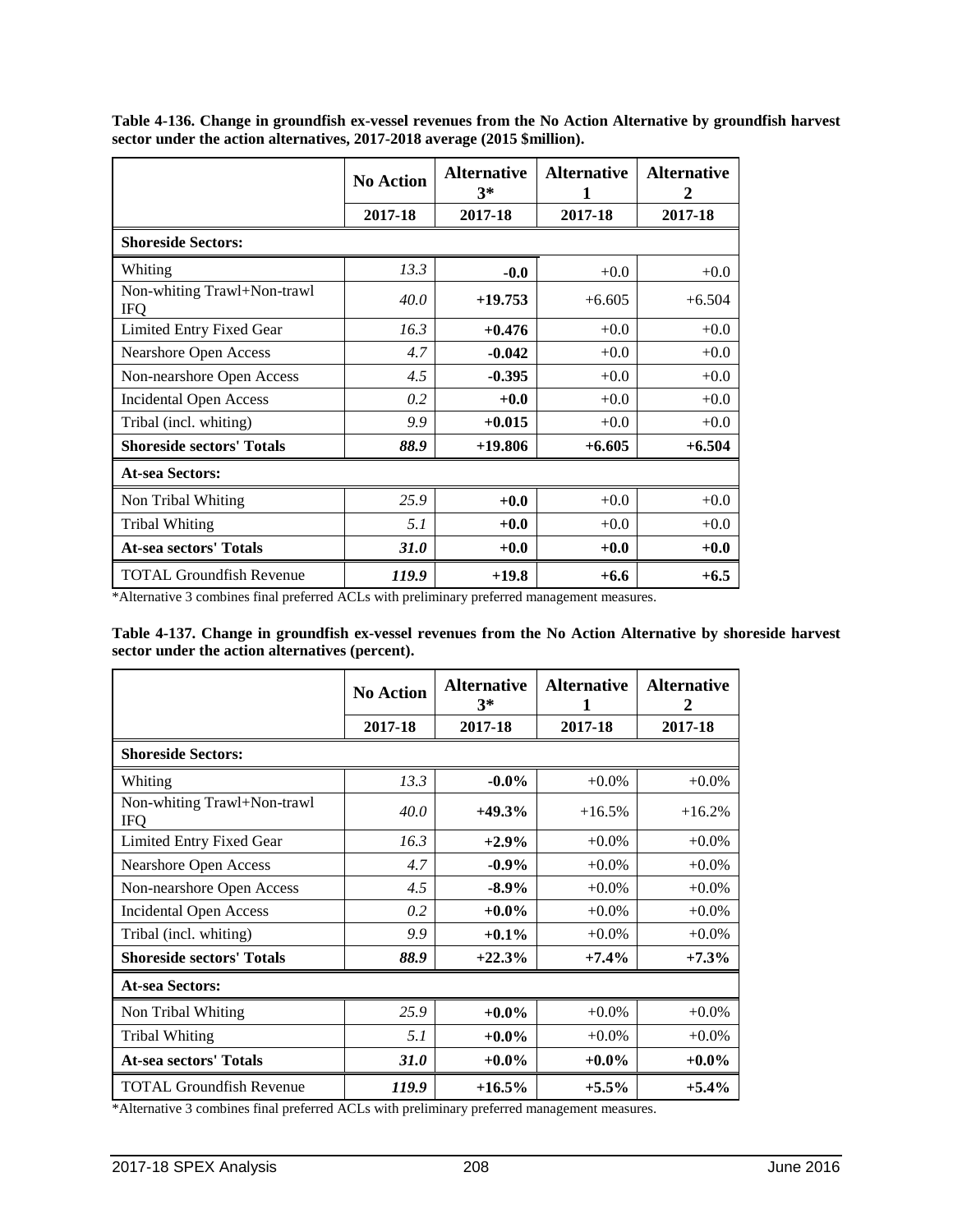Compared to the 2011-2015 baseline period [\(Table 4-138](#page-6-0)[-Table 4-140\)](#page-7-0):

- Alternative 3 shows the largest increase in ex-vessel revenue \$26.3 million. This is about twice the increase in ex-vessel revenue estimated for Alternatives 1 and 2. Alternative 3 combines the final preferred ACLs with preliminary preferred management measures.
- Alternatives 1 and 2 show an increase in ex-vessel revenue of about \$13 million across all shoreside sectors.
- The shoreside whiting sector shows a decline of \$8.3 million from the baseline, but it must be remembered that these ex-vessel revenue estimates assume the Pacific whiting TAC in 2017-2018 will be the same as the 2015 TAC. In reality, the TAC could be higher or lower. For example, the 2016 TAC, which is known at this time, is 42,481 metric tons greater than the 2015 TAC.
- Alternative 2 only differs in projected ex-vessel revenue from Alternative 1 by approximately \$100,000 less revenue in the shoreside non-whiting IFQ sector.
- No Action shows the smallest increase from the baseline, an increase of \$6.4 million to a total of \$78.7 million, or an increase of approximately 9 percent.
- In relative terms the smallest projected revenue increase is 21.4 percent in the non-nearshore fixed gear sector under Alternatives 1 and 2; the estimate under Alternative 3 is slightly higher for this sector. The largest relative increase occurs in the non-whiting IFQ fishery under Alternative 3, at 99.5 percent, or about a doubling in revenue compared with the baseline.

<span id="page-6-0"></span>**Table 4-138. Groundfish ex-vessel revenues under the Baseline (5-year 2011 to 2015 inflation-adjusted average annual ex-vessel revenue) and 2017-18 Alternatives by aggregated non-tribal shoreside commercial harvest sector under the commercial fishery alternatives (2015 \$million).**

| \$ million                                | <b>Baseline</b> | <b>No Action</b> | <b>Alternative</b><br>$3^*$ | <b>Alternative</b> | <b>Alternative</b> |
|-------------------------------------------|-----------------|------------------|-----------------------------|--------------------|--------------------|
|                                           |                 | 2017-18          | 2017-18                     | 2017-18            | 2017-18            |
| Whiting                                   | 21.6            | 13.3             | 13.3                        | 13.3               | 13.3               |
| Non-whiting Trawl+Non-trawl<br><b>IFQ</b> | <i>30.0</i>     | 40.0             | 59.8                        | 46.7               | 46.5               |
| Nearshore Fixed Gear                      | 3.6             | 4.7              | 4.7                         | 4.7                | 4.7                |
| Non-nearshore Fixed Gear                  | 17.1            | 20.8             | 20.9                        | 20.8               | 20.8               |
| <b>Totals</b>                             | 72.3            | 78.8             | 98.6                        | 85.5               | 85.3               |

\*Alternative 3 combines final preferred ACLs with preliminary preferred management measures.

<span id="page-6-1"></span>**Table 4-139. Change in groundfish ex-vessel revenues from the Baseline (5-year 2011 to 2015 inflation-adjusted average annual ex-vessel revenue) by aggregated non-tribal shoreside commercial harvest sector under the commercial fishery alternatives (2015 \$million).**

| \$ million                                | <b>Baseline</b> | <b>No Action</b> | <b>Alternative</b><br>$3*$ | <b>Alternative</b> | <b>Alternative</b> |
|-------------------------------------------|-----------------|------------------|----------------------------|--------------------|--------------------|
|                                           |                 | 2017-18          | 2017-18                    | 2017-18            | 2017-18            |
| Whiting                                   | 21.6            | $-8.284$         | $-8.284$                   | $-8.284$           | $-8.284$           |
| Non-whiting Trawl+Non-trawl<br><b>IFQ</b> | <i>30.0</i>     | $+10.072$        | $+29.824$                  | $+16.677$          | $+16.576$          |
| Nearshore Fixed Gear                      | 3.6             | $+1.095$         | $+1.052$                   | $+1.095$           | $+1.095$           |
| Non-nearshore Fixed Gear                  | 17.1            | $+3.672$         | $+3.753$                   | $+3.672$           | $+3.672$           |
| <b>Totals</b>                             | 72.3            | $+6.555$         | $+26.346$                  | $+13.160$          | $+13.059$          |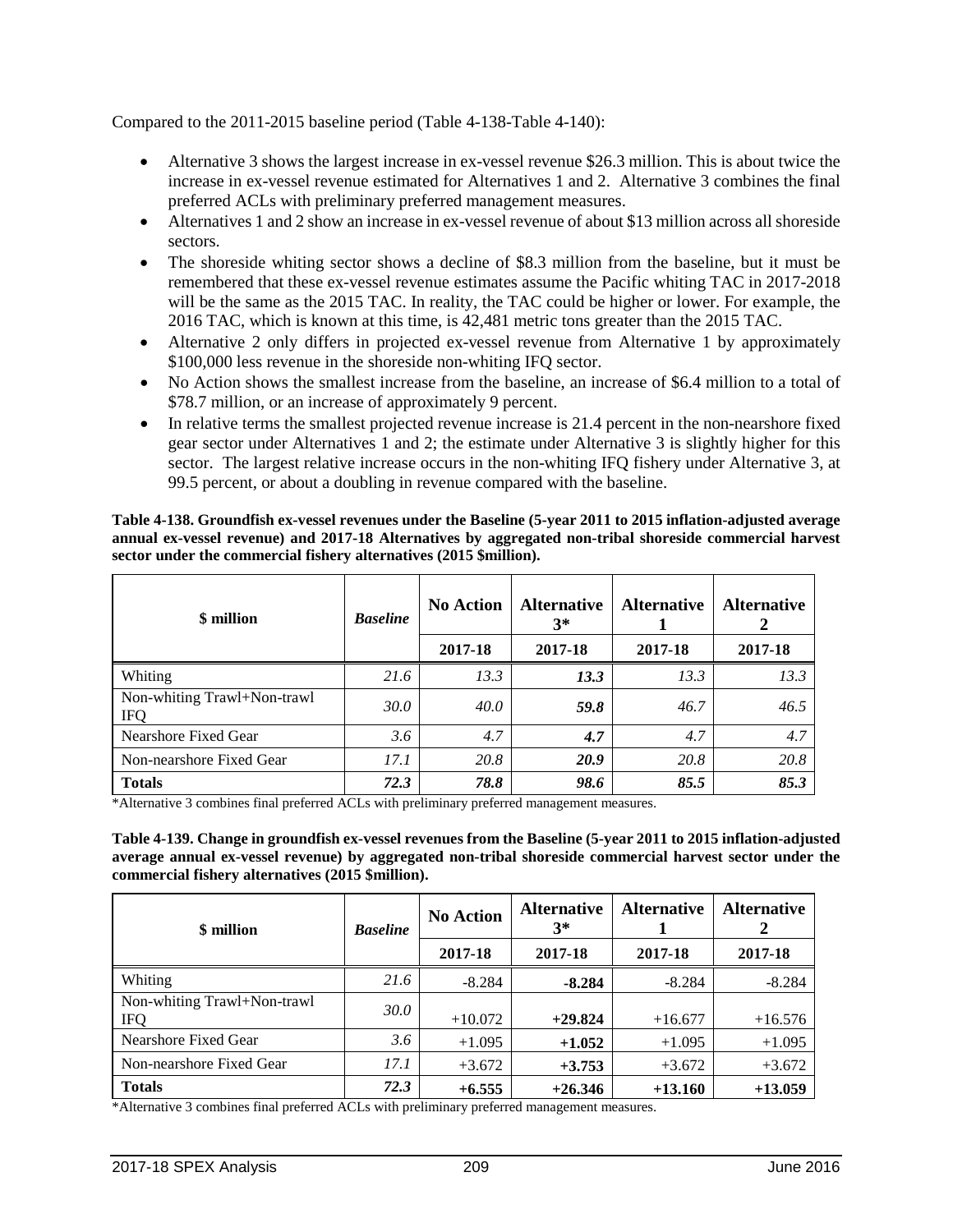<span id="page-7-0"></span>**Table 4-140. Change in groundfish ex-vessel revenues from the Baseline (5 year 2011–2015 inflation-adjusted average annual ex-vessel revenue) by aggregated non-tribal shoreside commercial harvest sector under the commercial fishery alternatives (percent).**

| \$ million                                | <b>Baseline</b> | <b>No Action</b> | <b>Alternative</b><br>$3^*$ | <b>Alternative</b> | <b>Alternative</b> |
|-------------------------------------------|-----------------|------------------|-----------------------------|--------------------|--------------------|
|                                           |                 | 2017-18          | 2017-18                     | 2017-18            | 2017-18            |
| Whiting                                   | 21.6            | $-38.4\%$        | $-38.4%$                    | $-38.4%$           | $-38.4%$           |
| Non-whiting Trawl+Non-trawl<br><b>IFQ</b> | <i>30.0</i>     | $+33.6%$         | $+99.5%$                    | $+55.6%$           | $+55.3%$           |
| Nearshore Fixed Gear                      | 3.6             | $+30.0\%$        | $+28.9\%$                   | $+30.0\%$          | $+30.0%$           |
| Non-nearshore Fixed Gear                  | 17.1            | $+21.4%$         | $+21.9%$                    | $+21.4%$           | $+21.4%$           |
| <b>Totals</b>                             | 72.3            | $+9.1\%$         | $+36.4%$                    | $+18.2\%$          | $+18.1%$           |

In the 2015 EIS, the discussion of modeling commercial fishery impacts presented a number of caveats:

- Effort displaced by management measures is assumed not to switch readily into another fishery sector or geographic region
- Landings projection models and economic impact models like IOPAC are calibrated to represent a baseline or "snapshot" of the economy at a particular point in time. Consequently these models are best able to address impacts of scenarios that are not too far removed from the realm of what has occurred in the recent past.
- Catch projections in the IFQ fishery may not reflect the leveraging effect of increases in ACLs for "choke" species (those with low ACLs/allocations. A higher allocation of, for example, canary rockfish to the shorebased IFQ fishery may generate more actual revenue than is forecast using the current catch projection models.
- Stock recruitment variability and catch monitoring uncertainty mean that actual catches may differ from the projections. Although actual ACL attainment my differ from projections, inseason management measures are applied to prevent ACLs from being exceeded
- As noted above, the Pacific whiting TAC is determined annually, consistent with the Agreement with Canada on Pacific Hake/Whiting; 73.88 percent of the TAC is allocated to U.S. fisheries. Since the TAC and resulting allocation is not determined during the harvest specifications process, a historical TAC is used to estimate socioeconomic impacts. The actual TACs for 2017 and 2018 could be higher or lower than the assumed value.

For more discussion of these caveats see pages 370-371 in the 2015 EIS.

#### 4.2.1.2 Recreational Fisheries

For recreational fisheries, projected marine area angler boat trips (charter plus private) taken in groundfish plus Pacific halibut recreational fisheries are compared to historical recreational fishing effort under the proposed management alternatives. [Table 4-141,](#page-10-0) [Table 4-142,](#page-11-0) and [Table 4-143](#page-12-0) compare average annual recreational angler trips during the 2010-2014 baseline period to projected angler effort under the alternatives. Results are shown by coastal regions that are aggregated from statistical reporting regions.<sup>[7](#page-7-1)</sup>

<span id="page-7-1"></span> $<sup>7</sup>$  The Puget Sound region is not shown in these tables because Council managed recreational fisheries do not occur in</sup> this region.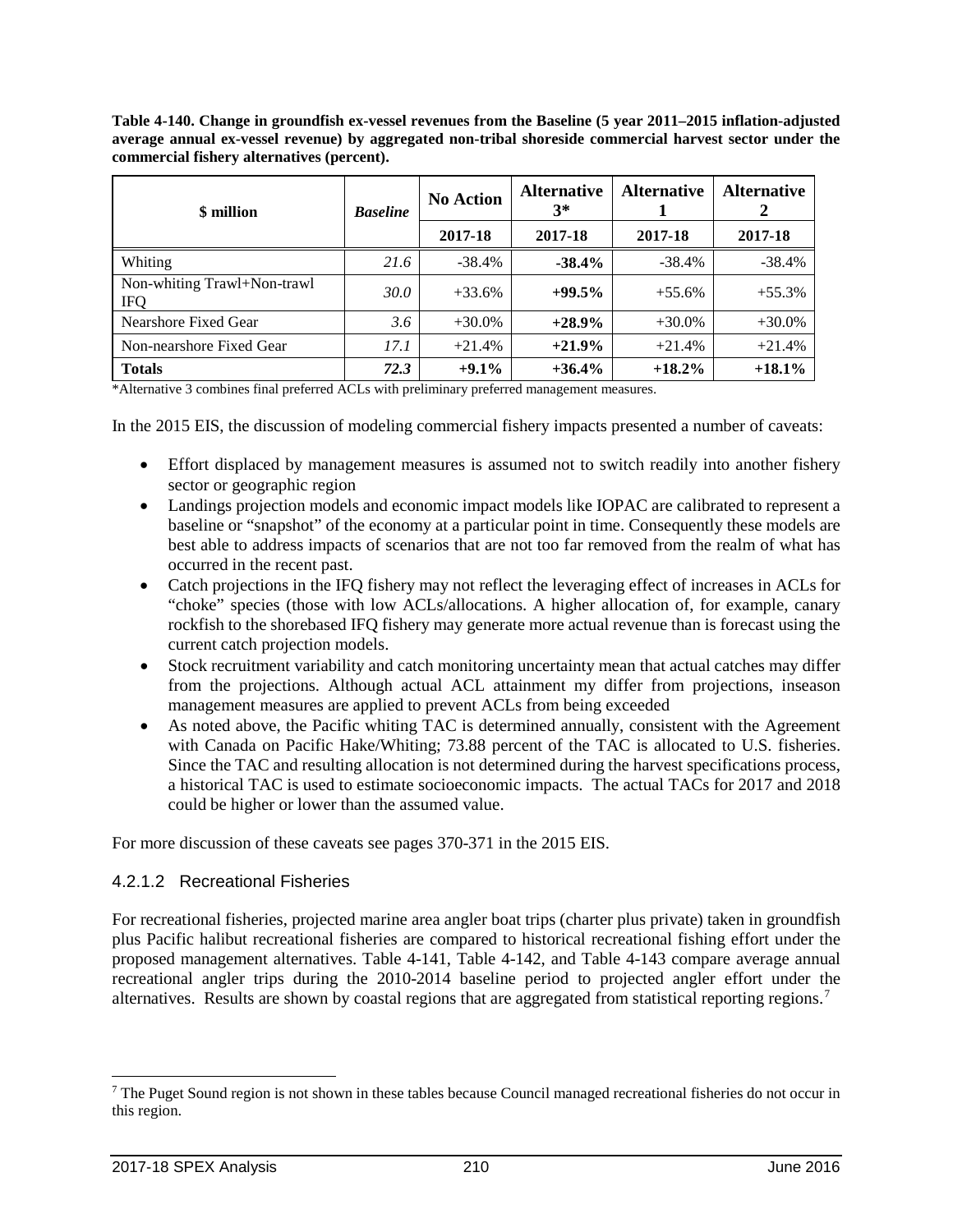The Council wished to explore a number of recreational management options under each of the alternative ACLs and allocations. Most of these management variations have a modest effect on project angler fishing effort. To produce a tractable number of projections that cover the range of potential effort levels (and below, personal income and employment), the alternatives and these management options are presented in five scenarios in addition to No Action. For more information about the proposed management options see Section 4.

The change in recreational fishing effort from the baseline period:

- Under Alternatives 1 and 2:
	- o With California Options 1 and 3 the increase from the baseline is 204,800 angler trips or 25 percent.
	- o With California Option 4 there is a substantial decrease in angler trips of 260,100 (-31 percent).
- Under Alternative 1, with California Options 1 and 3 and the Washington State Option, a very similar increase—204,400 angler trips (25 percent) is estimated.
- No Action shows the same increase as Alternatives 1 and 2 combined with California Options 1 and  $3<sup>8</sup>$  $3<sup>8</sup>$  $3<sup>8</sup>$
- Alternative 1 with California Option 2 shows the largest increase, 212,800 angler trips, approximately 26 percent above the baseline.
- Alternative 3 is estimated to result in an increase of 209,000 angler trips from the baseline, or approximately 25 percent above the baseline.

There are regional differences in the projected changes in angler trips:

- Since Southern California accounts for the largest share of coastwide recreational angler trips (61%) during the baseline period), the Santa Barbara to San Diego region also shows the largest nominal changes in effort ranging from an increase of 102,000 trips (20%) across all the scenarios except for California Option 4 where angler trips would decline by 238,800 (-47%).
- The largest relative increases across all the alternatives are projected for the Fort Bragg to Bodega Bay region. These increases range from 85% to 98% except for under California Option 4 where the increase is 50%.
- The San Francisco region shows the next largest relative increase for all scenarios (except California Option 4) at almost 80 percent. This is an increase of 44,400 angler trips to a total of approximately 100,000.
- The rest of Northern California (Crescent City to Bodega Bay) also shows higher relative increases than Southern California or Washington/Oregon. The highest relative increase in Northern California (98%) is projected for the Fort Bragg-Bodega Bay region under Alternative 3, which represents final preferred ACLs combined with preliminary preferred management measures. This represents an increase of 11,200 angler trips to a total of 22,600. Angler trips in the Crescent City-Eureka region would increase by 10,200 or almost 44%.
- Washington and Oregon account for 15 percent of total angler trips during the baseline period, and the projected changes in angler trips are more modest than in the California regions. The Washington Coast shows relative increases across the alternatives, ranging from 16.3 percent to 16.8 percent. (The Washington groundfish season alternative under Alternative 1 shows the smaller increase.) This translates into 5,200-5,400 more angler trips to push the totals to above 37,000.

<span id="page-8-0"></span> <sup>8</sup> Due to rounding there are slight differences in the fractional percentages for equivalent angler effort estimates.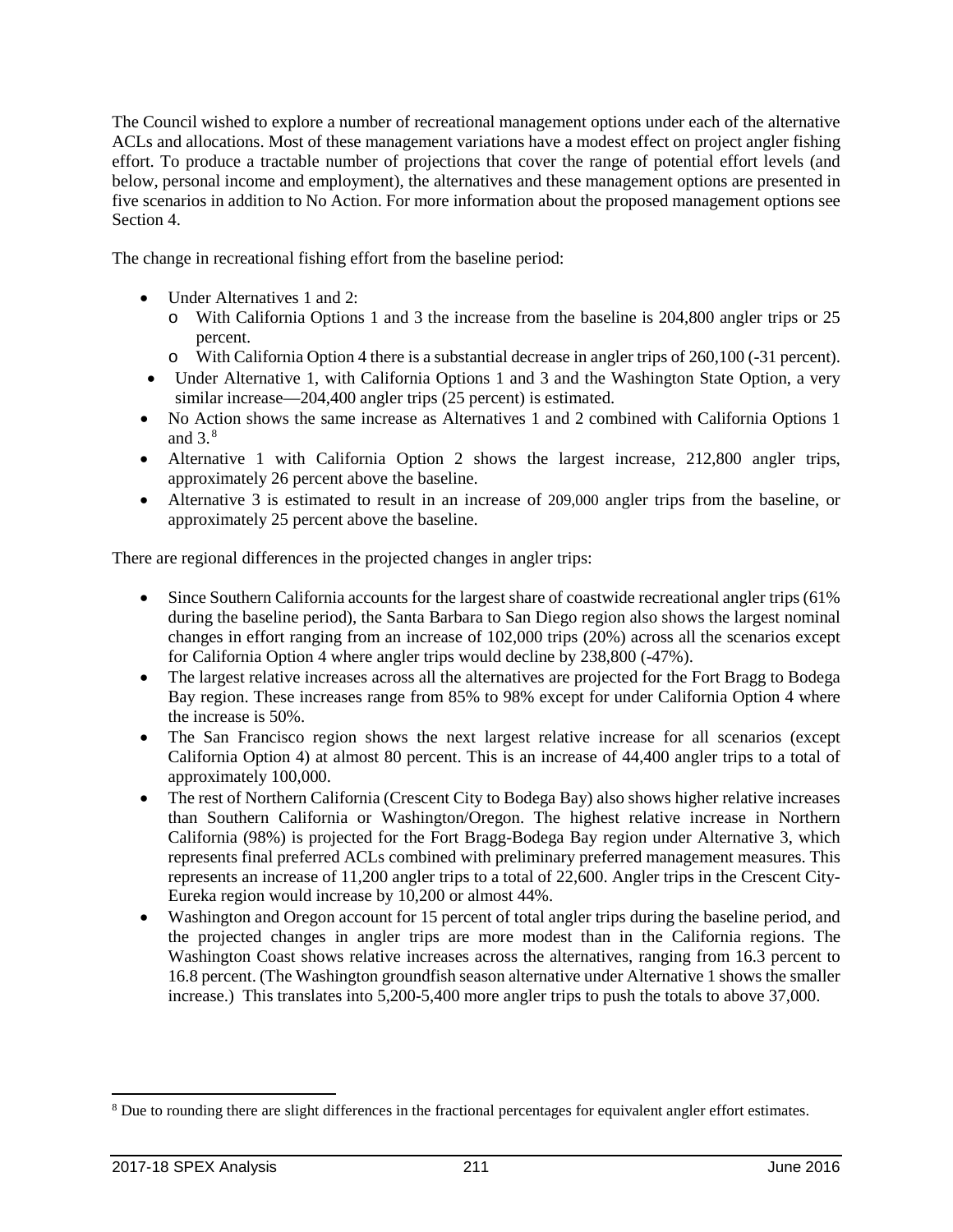• In Oregon relative changes range from declines of less than 1 percent in the Coos Bay-Brookings region to an increase of 7.4 percent for the Astoria-Tillamook region. These changes do not vary across the alternatives.

In modeling recreational fishery impacts, it is assumed that anglers who are displaced or discouraged by management measures under a particular alternative cannot switch readily into a different fishery in the same region or another region elsewhere along the coast. Thus the numbers reported below probably represent something of an upper bound on regional economic impacts on recreational fisheries, or the maximum amount of displacement likely to occur under the alternatives. This also means that the models may not necessarily be able to distinguish subtle differences resulting from relatively fine distinctions between the alternatives if those differences lie within the models' margins of error.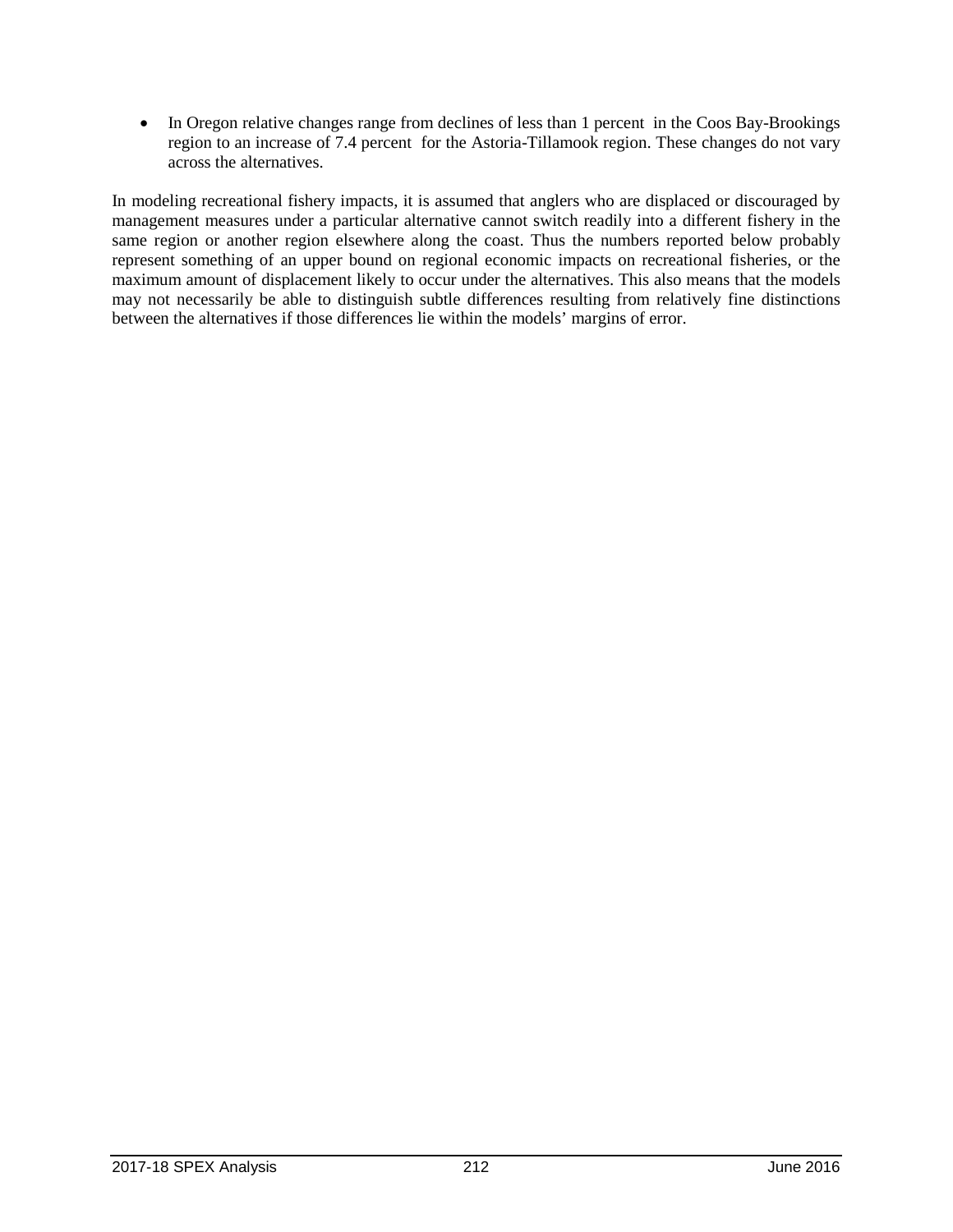**Table 4-141. Estimated Recreational Effort (halibut+bottomfish) under the Baseline and 2017-18 Alternatives (thousands of angler trips).**

<span id="page-10-0"></span>

| <b>Community Groups</b>           | <b>Baseline</b><br><i>(average)</i><br>2010-2014) | <b>No Action</b> | <b>Alternative 3*</b>    | <b>Alternative 1</b><br>(CA Ops 1 and<br>3) | Alternative 2<br>(CA Ops 1 and<br><b>3</b> ) | <b>Alternatives 1</b><br>and $2$ (CA Op<br>2) | <b>Alternatives 1</b><br>and $2$ (CA Op 4) | <b>Alternative 1</b><br>(CA Ops 1 and<br>$3) + WA$<br><b>Groundfish</b><br><b>Season Alt</b> |
|-----------------------------------|---------------------------------------------------|------------------|--------------------------|---------------------------------------------|----------------------------------------------|-----------------------------------------------|--------------------------------------------|----------------------------------------------------------------------------------------------|
| <b>Puget Sound</b>                |                                                   |                  | $\overline{\phantom{0}}$ |                                             |                                              |                                               |                                            |                                                                                              |
| <b>Washington Coast</b>           | 32.1                                              | 37.4             | 37.4                     | 37.4                                        | 37.4                                         | 37.4                                          | 37.4                                       | 37.3                                                                                         |
| Astoria-Tillamook                 | 15.0                                              | 16.1             | 16.1                     | 16.1                                        | 16.1                                         | 16.1                                          | 16.1                                       | 16.1                                                                                         |
| Newport                           | 45.4                                              | 48.0             | 48.0                     | 48.0                                        | 48.0                                         | 48.0                                          | 48.0                                       | 48.0                                                                                         |
| Coos Bay-Brookings                | 34.8                                              | 34.7             | 34.7                     | 34.7                                        | 34.7                                         | 34.7                                          | 34.7                                       | 34.7                                                                                         |
| Crescent City-Eureka              | 23.2                                              | 30.6             | 33.4                     | 30.6                                        | 30.6                                         | 38.1                                          | 23.1                                       | 30.6                                                                                         |
| Fort Bragg - Bodega<br><b>Bay</b> | 11.4                                              | 21.1             | 22.6                     | 21.1                                        | 21.1                                         | 21.6                                          | 17.2                                       | 21.1                                                                                         |
| San Francisco Area                | 56.0                                              | 100.4            | 100.4                    | 100.4                                       | 100.4                                        | 100.4                                         | 51.3                                       | 100.4                                                                                        |
| $SC - Mo - MB^*$                  | 105.6                                             | 137.9            | 137.9                    | 137.9                                       | 137.9                                        | 137.9                                         | 74.5                                       | 137.9                                                                                        |
| $SB - LA - SD^*$                  | 509.0                                             | 611.0            | 611.0                    | 611.0                                       | 611.0                                        | 611.0                                         | 270.1                                      | 611.0                                                                                        |
| <b>Coastwide Total</b>            | 832.4                                             | 1,037.2          | 1,041.5                  | 1,037.2                                     | 1,037.2                                      | 1,045.2                                       | 572.3                                      | 1,037.0                                                                                      |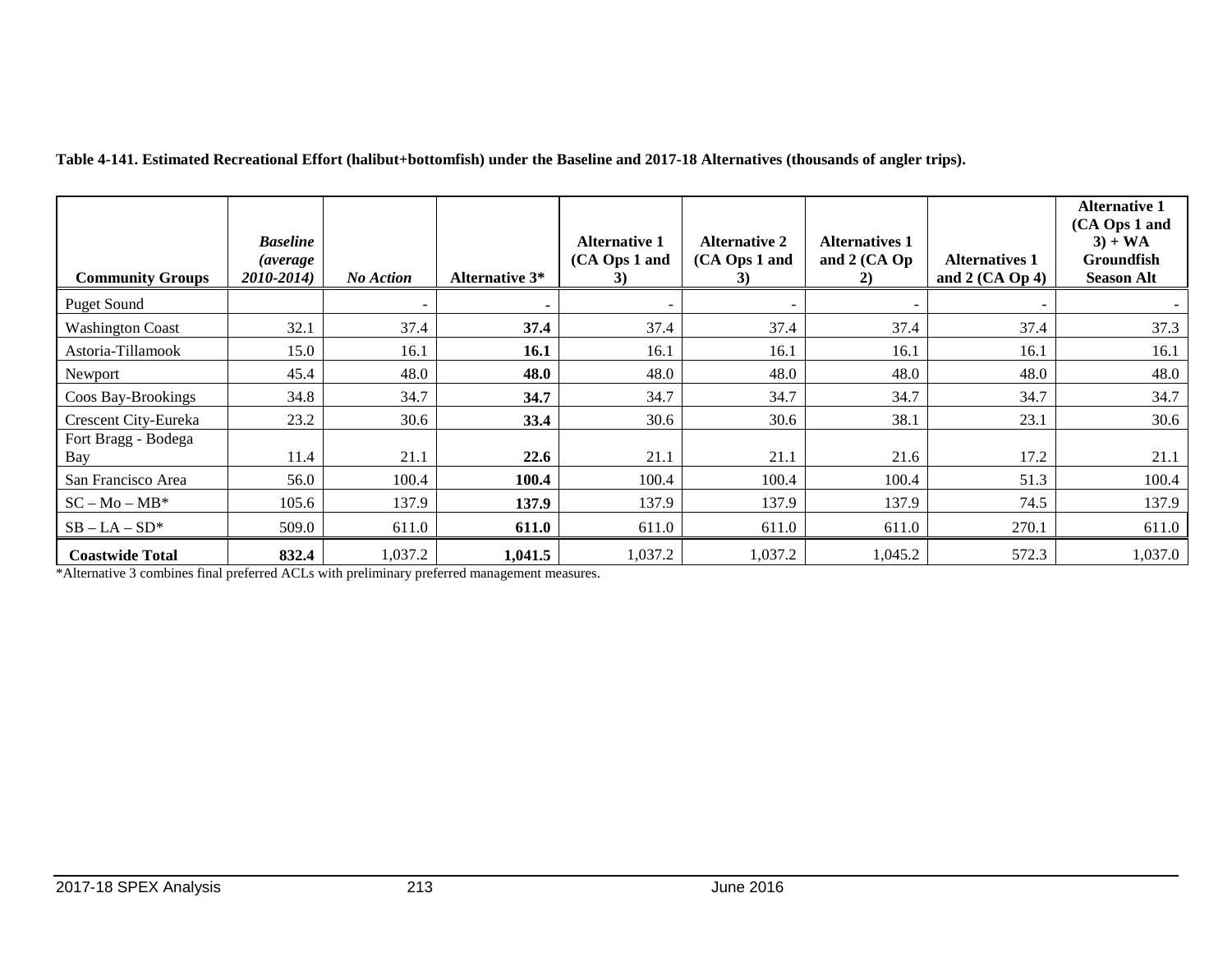<span id="page-11-0"></span>

| <b>Community Groups</b>    | <b>Baseline</b><br><i>(average)</i><br>2010-2014) | <b>No Action</b> | <b>Alternative 3*</b>    | <b>Alternative 1</b><br>(CA Ops 1 and<br>3) | <b>Alternative 2</b><br>(CA Ops 1 and<br><b>3</b> ) | <b>Alternatives 1</b><br>and 2 (CA Op<br>2) | <b>Alternatives 1</b><br>and $2$ (CA Op 4) | <b>Alternative 1</b><br>(CA Ops 1 and<br>$3) + WA$<br><b>Groundfish</b><br><b>Season Alt</b> |
|----------------------------|---------------------------------------------------|------------------|--------------------------|---------------------------------------------|-----------------------------------------------------|---------------------------------------------|--------------------------------------------|----------------------------------------------------------------------------------------------|
| <b>Puget Sound</b>         |                                                   | $\sim$           | $\overline{\phantom{0}}$ |                                             |                                                     |                                             |                                            |                                                                                              |
| <b>Washington Coast</b>    | 32.1                                              | $+5.4$           | $+5.4$                   | $+5.4$                                      | $+5.4$                                              | $+5.4$                                      | $+5.4$                                     | $+5.2$                                                                                       |
| Astoria-Tillamook          | 15.0                                              | $+1.1$           | $+1.1$                   | $+1.1$                                      | $+1.1$                                              | $+1.1$                                      | $+1.1$                                     | $+1.1$                                                                                       |
| Newport                    | 45.4                                              | $+2.5$           | $+2.5$                   | $+2.5$                                      | $+2.5$                                              | $+2.5$                                      | $+2.5$                                     | $+2.5$                                                                                       |
| Coos Bay-Brookings         | 34.8                                              | $-0.1$           | $-0.1$                   | $-0.1$                                      | $-0.1$                                              | $-0.1$                                      | $-0.1$                                     | $-0.1$                                                                                       |
| Crescent City-Eureka       | 23.2                                              | $+7.4$           | $+10.2$                  | $+7.4$                                      | $+7.4$                                              | $+14.9$                                     | $-0.2$                                     | $+7.4$                                                                                       |
| Fort Bragg - Bodega<br>Bay | 11.4                                              | $+9.7$           | $+11.2$                  | $+9.7$                                      | $+9.7$                                              | $+10.2$                                     | $+5.8$                                     | $+9.7$                                                                                       |
| San Francisco Area         | 56.0                                              | $+44.4$          | $+44.4$                  | $+44.4$                                     | $+44.4$                                             | $+44.4$                                     | $-4.7$                                     | $+44.4$                                                                                      |
| $SC - Mo - MB^*$           | 105.6                                             | $+32.3$          | $+32.3$                  | $+32.3$                                     | $+32.3$                                             | $+32.3$                                     | $-31.1$                                    | $+32.3$                                                                                      |
| $SB - LA - SD^*$           | 509.0                                             | $+102.0$         | $+102.0$                 | $+102.0$                                    | $+102.0$                                            | $+102.0$                                    | $-238.8$                                   | $+102.0$                                                                                     |
| <b>Coastwide Total</b>     | 832.4                                             | $+204.8$         | $+209.0$                 | $+204.8$                                    | $+204.8$                                            | $+212.8$                                    | $-260.1$                                   | $+204.6$                                                                                     |

**Table 4-142. Estimated change from Baseline Recreational Effort (halibut+bottomfish) under the 2017-18 Alternatives (thousands of angler trips).**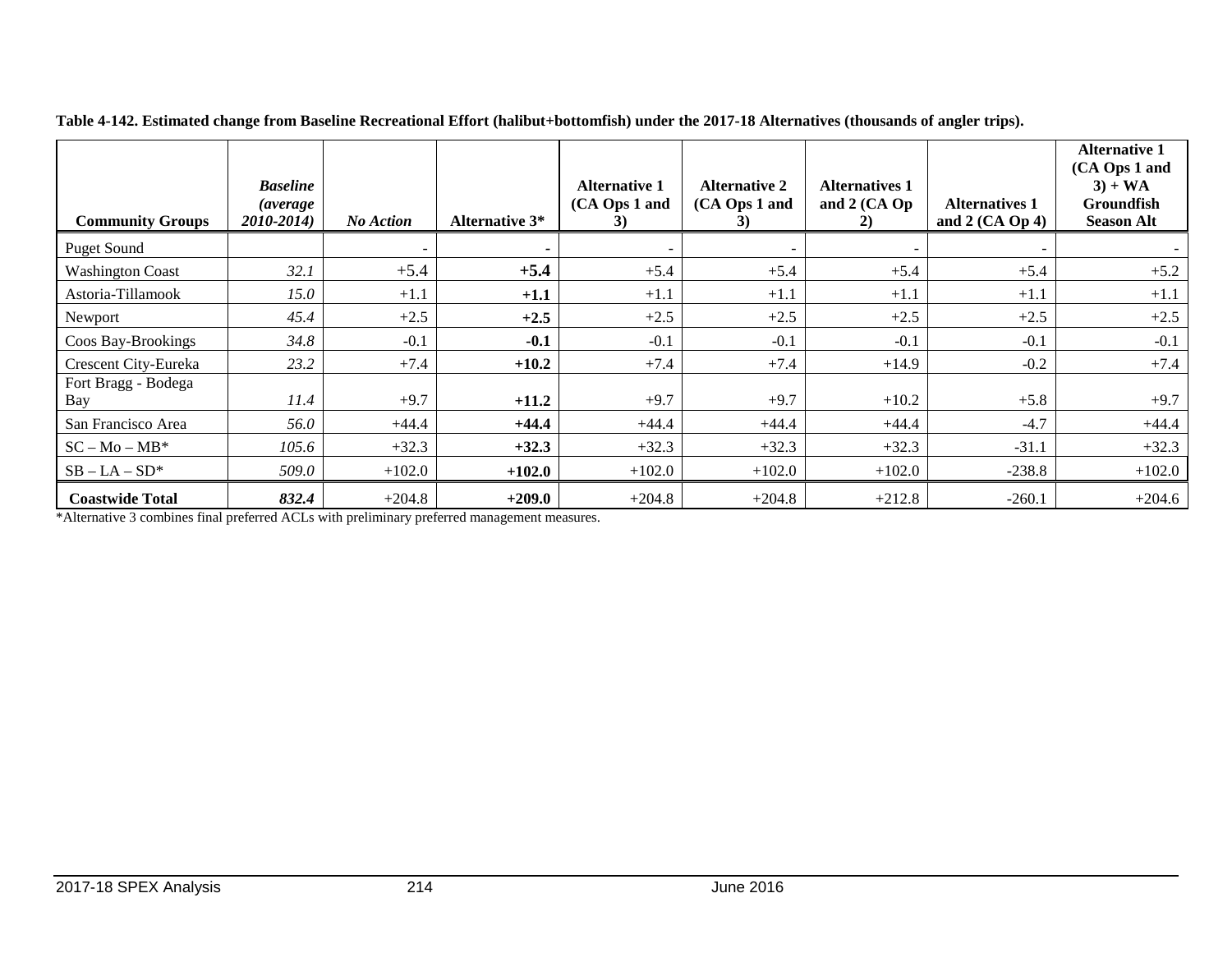<span id="page-12-0"></span>

|                            | <b>Baseline</b><br><i>(average)</i> |                  |                       | Alternative 1<br>(CA Ops 1 and | <b>Alternative 2</b><br>(CA Ops 1 and | <b>Alternatives 1</b><br>and 2 (CA Op | <b>Alternatives 1</b> | <b>Alternative 1</b><br>(CA Ops 1 and<br>$3) + WA$<br><b>Groundfish</b> |
|----------------------------|-------------------------------------|------------------|-----------------------|--------------------------------|---------------------------------------|---------------------------------------|-----------------------|-------------------------------------------------------------------------|
| <b>Community Groups</b>    | 2010-2014)                          | <b>No Action</b> | <b>Alternative 3*</b> | 3)                             | <b>3</b> )                            | 2)                                    | and $2$ (CA Op 4)     | <b>Season Alt</b>                                                       |
| <b>Puget Sound</b>         |                                     |                  |                       |                                |                                       |                                       |                       |                                                                         |
| <b>Washington Coast</b>    | 32.1                                | $+16.8\%$        | $+16.8\%$             | $+16.8%$                       | $+16.8\%$                             | $+16.8%$                              | $+16.8%$              | $+16.3%$                                                                |
| Astoria-Tillamook          | 15.0                                | $+7.4%$          | $+7.4%$               | $+7.4%$                        | $+7.4%$                               | $+7.4%$                               | $+7.4%$               | $+7.4%$                                                                 |
| Newport                    | 45.4                                | $+5.6\%$         | $+5.6\%$              | $+5.6%$                        | $+5.6%$                               | $+5.6%$                               | $+5.6%$               | $+5.6%$                                                                 |
| Coos Bay-Brookings         | 34.8                                | $-0.3\%$         | $-0.3%$               | $-0.3\%$                       | $-0.3\%$                              | $-0.3\%$                              | $-0.3\%$              | $-0.3\%$                                                                |
| Crescent City-Eureka       | 23.2                                | $+31.8%$         | $+43.8%$              | $+31.8%$                       | $+31.8%$                              | $+64.2%$                              | $-0.7%$               | $+31.8%$                                                                |
| Fort Bragg - Bodega<br>Bay | 11.4                                | $+85.1%$         | $+98.1\%$             | $+85.1%$                       | $+85.1%$                              | $+89.2%$                              | $+50.4\%$             | $+85.1%$                                                                |
| San Francisco Area         | 56.0                                | $+79.3%$         | $+79.3%$              | $+79.3%$                       | $+79.3%$                              | $+79.3%$                              | $-8.3%$               | $+79.3%$                                                                |
| $SC - Mo - MB^*$           | 105.6                               | $+30.6%$         | $+30.6\%$             | $+30.6%$                       | $+30.6%$                              | $+30.6%$                              | $-29.5%$              | $+30.6%$                                                                |
| $SB - LA - SD^*$           | 509.0                               | $+20.0\%$        | $+20.0\%$             | $+20.0\%$                      | $+20.0\%$                             | $+20.0\%$                             | $-46.9%$              | $+20.0\%$                                                               |
| <b>Coastwide Total</b>     | 832.4                               | $+24.6%$         | $+25.1\%$             | $+24.6%$                       | $+24.6%$                              | $+25.6%$                              | $-31.2%$              | $+24.6%$                                                                |

**Table 4-143. Estimated change from Baseline Recreational Effort (halibut+bottomfish) under the 2017-18 Alternatives (percent).**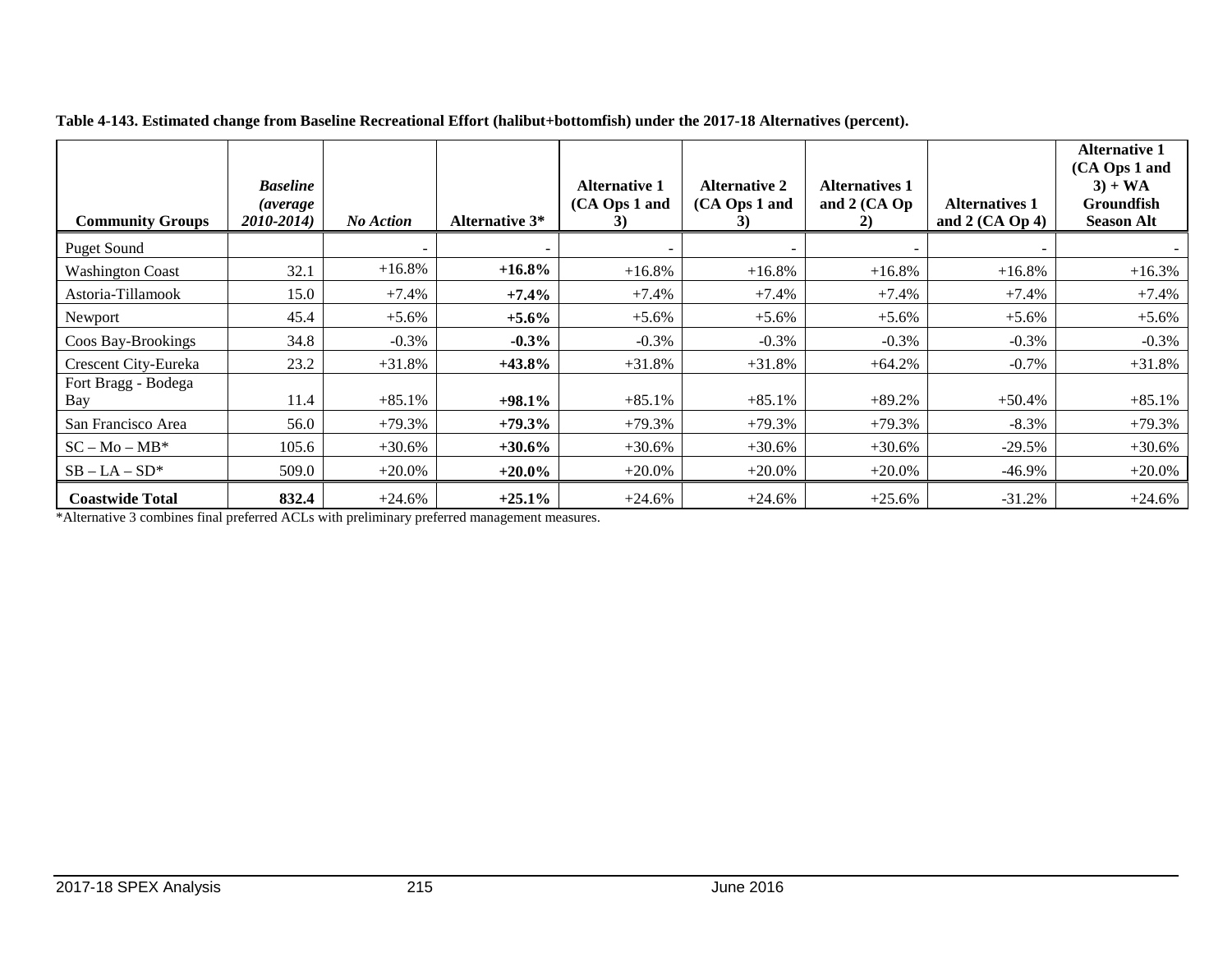### **4.2.2 Cost and Net Revenue Estimates**

[Table 4-144](#page-14-0) an[d Table 4-145](#page-14-1) contain updated net revenue estimates for the non-whiting trawl IFQ fishery, non-whiting non-trawl IFQ fishery, limited entry fixed gear fishery, open access nearshore fishery, and open access non-nearshore fishery. Results were calculated using the estimated ex-vessel revenue data sent on June 5 and include results for Alternative 3.<sup>[9](#page-13-0)</sup> For each alternative, the tables provide revenue, variable costs, fixed costs, variable cost net revenue (revenue minus variable cost) and total cost net revenue (revenue minus total costs) by fishery. Results are presented for each alternative as the average of estimates for 2017 and  $2018^{10}$ .

Estimates of costs for each scenario were developed using estimates from the Landings Distribution Model as well as information collected through the Northwest Fisheries Science Center's economic data collection program. For the trawl fishery, data as recent as 2014 was available for analysis. For the limited entry fixed gear and open access groundfish fishery, data from 2011-2012 was used for analysis. While our cost surveys attempt to capture a complete picture of the costs of operating a commercial fishing vessel, there are a small share of costs that are not captured by these surveys. As a result, net revenue provides an upward biased measure of profitability.

Accounting net revenues are calculated as the difference between the ex-vessel value of landings and the estimated costs incurred in achieving those landings.<sup>[11](#page-13-2)</sup> Net revenue results are not provided for the shoreside whiting fishery for two reasons. First, whiting prices in the various scenarios for 2017 and 2018 were assumed to be \$0.08 per pound (i.e., the average ex-vessel price observed in 2015), while during the period for which we have economic data (2011 to 2014) to estimate variable costs in the IFQ fishery, whiting prices ranged from \$.10 to \$.14 per pound. Since crew members are typically paid a share of revenue with some deductions, the lower whiting prices will likely have a substantial impact on crew costs, the largest variable cost category. However, this effect is not quantifiable at this time. Second, the NWFSC does not have sufficient economic data reflecting costs in the newly emerging non-whiting mid-water trawl fishery. Some scenarios for 2017 and 2018 assume the non-whiting mid-water trawl fishery is harvesting over 10 million pounds per year, whereas in 2014 (the most recent year of economic data) less than 2 million pounds of non-whiting were landed with mid-water gear. Given the emerging nature of this fishery, it is likely that the NWFC's data will be substantially improved when 2015 data from trawl fishery participants is collected (which is due September 1, 2016).

These two problems do not affect the other five fishery sectors for which net revenue results are provided (see [Table 4-144\)](#page-14-0). The variable cost net revenue estimates (revenue minus variable costs) measure shortrun profitability of operating a catcher vessel. Total cost net revenue (revenue minus total cost) measures the long-run profitability of operating a catcher vessel.

<span id="page-13-0"></span> <sup>9</sup> The ex-vessel revenue estimates are derived from the Landings Distribution Model.

<span id="page-13-1"></span><sup>&</sup>lt;sup>10</sup> This analysis was performed by Dr. Carl Lian and Dr. Erin Steiner at the NWFSC.

<span id="page-13-2"></span> $<sup>11</sup>$  These estimates are based on a comparison of landings revenues projected under the alternatives with landings and</sup> average costs reported in economic data reports (for IFQ sectors) and on cost-earnings surveys of samples of vessels in the remaining groundfish sectors. Values reported are "total cost net revenues," which include pro-rations of certain estimated fixed cost components in addition to the variable costs directly associated with each groundfish fishery sector.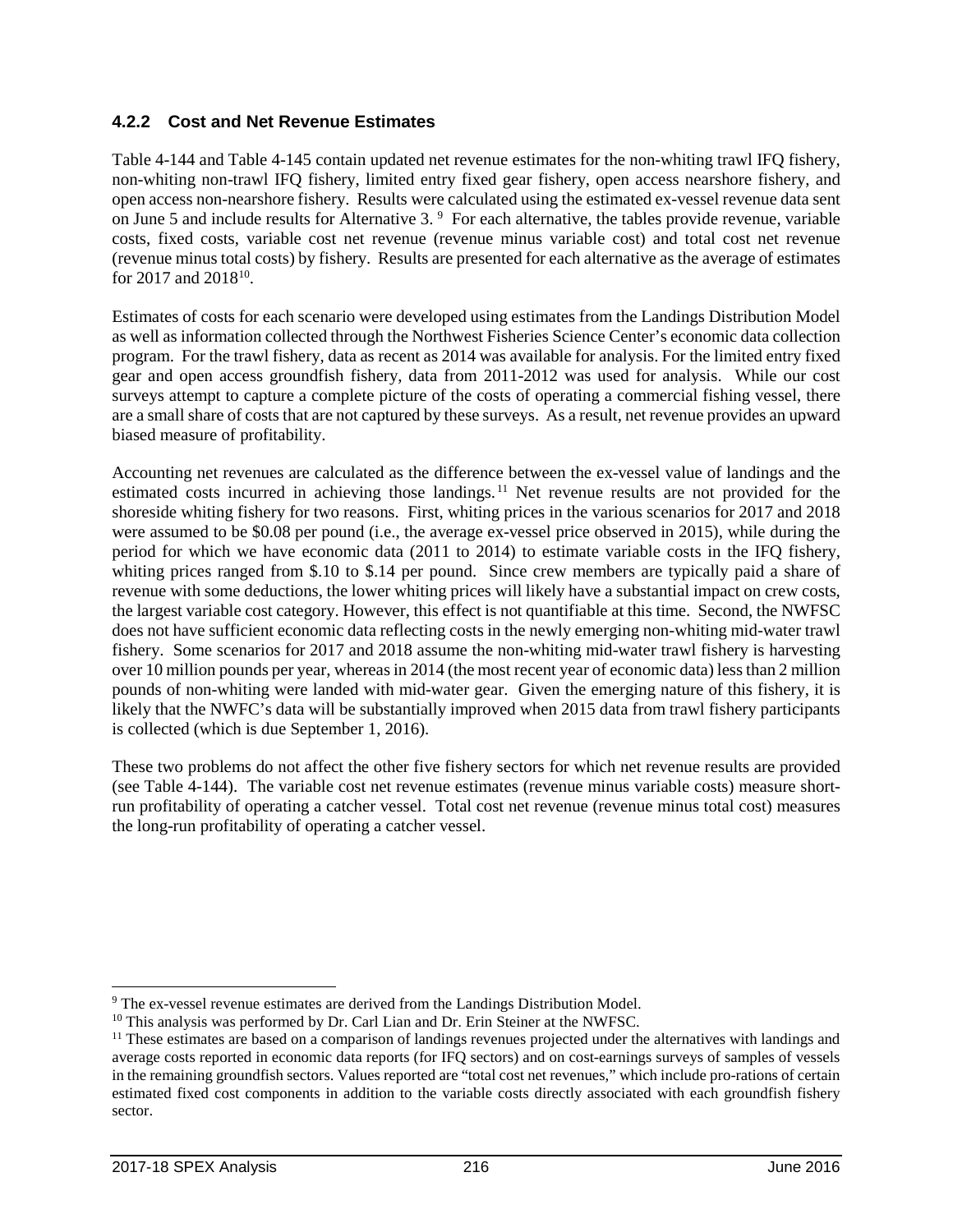<span id="page-14-0"></span>**Table 4-144. Estimates of ex-vessel revenue (output from Landings Distribution Model), variable cost net revenue (ex-vessel revenue net of variable costs), and total cost net revenue (ex-vessel revenue net of variable costs and fixed costs) by fishery sector under the alternatives. Values are averages of estimates for 2017 and 2018 reported in millions of dollars, and for total cost net revenue, as a percentage of gross revenue.**

<span id="page-14-1"></span>

| <b>Fishery Sector</b>                                                    | <b>No Action</b> | <b>Alternative 1</b> | <b>Alternative 2</b> | <b>Alternative 3</b> |
|--------------------------------------------------------------------------|------------------|----------------------|----------------------|----------------------|
| <b>Ex-vessel Revenue (All Groundfish Species) by Fishery Sector</b>      |                  |                      |                      |                      |
| Non-whiting Trawl                                                        | \$33.15          | \$36.64              | \$36.55              | \$49.21              |
| Non-whiting Fixed Gear                                                   | \$6.03           | \$6.03               | \$6.02               | \$6.05               |
| LE Fixed Gear                                                            | \$16.34          | \$16.34              | \$15.70              | \$16.82              |
| Open Access Nearshore                                                    | \$4.57           | \$4.57               | \$4.57               | \$4.70               |
| Open Access Non-nearshore                                                | \$4.45           | \$4.45               | \$4.21               | \$4.06               |
| <b>Variable Cost Net Revenue by Fishery Sector</b>                       |                  |                      |                      |                      |
| Non-whiting Trawl                                                        | \$17.57          | \$20.12              | \$20.08              | \$27.64              |
| Non-whiting Fixed Gear                                                   | \$3.82           | \$3.85               | \$3.86               | \$3.66               |
| LE Fixed Gear                                                            | \$10.89          | \$10.89              | \$10.44              | \$11.30              |
| Open Access Nearshore                                                    | \$2.28           | \$2.28               | \$2.28               | \$2.40               |
| Open Access Non-nearshore                                                | \$2.40           | \$2.40               | \$2.23               | \$2.32               |
| <b>Total Cost Net Revenue by Fishery Sector</b>                          |                  |                      |                      |                      |
| Non-whiting Trawl                                                        | \$11.00          | \$11.93              | \$11.89              | \$16.99              |
| Non-whiting Fixed Gear                                                   | \$1.06           | \$1.03               | \$1.01               | \$1.24               |
| LE Fixed Gear                                                            | \$2.98           | \$2.98               | \$2.79               | \$3.07               |
| Open Access Nearshore                                                    | \$0.39           | \$0.39               | \$0.39               | \$0.40               |
| Open Access Non-nearshore                                                | \$0.35           | \$0.35               | \$0.28               | \$0.20               |
| <b>Total Cost Net Revenue as a Percentage of Total Ex-vessel Revenue</b> |                  |                      |                      |                      |
| Non-whiting Trawl                                                        | 33%              | 33%                  | 33%                  | 35%                  |
| Non-whiting Fixed Gear                                                   | 18%              | 17%                  | 17%                  | 21%                  |
| LE Fixed Gear                                                            | 18%              | 18%                  | 18%                  | 18%                  |
| Open Access Nearshore                                                    | 9%               | 9%                   | 9%                   | 8%                   |
| Open Access Non-nearshore                                                | 8%               | 8%                   | 7%                   | 5%                   |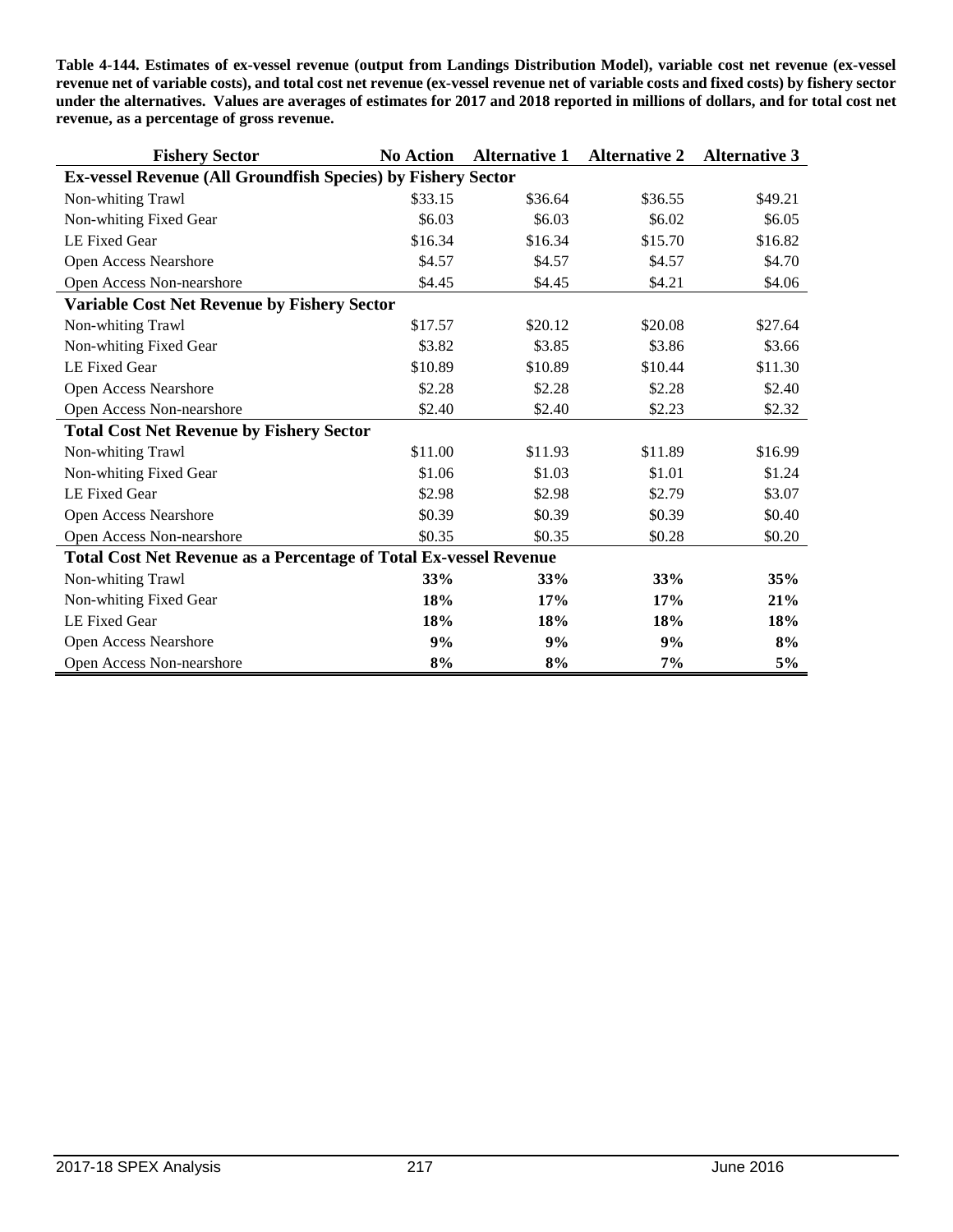| <b>Fishery Sector</b>                         | <b>No Action</b> | <b>Alternative 1</b> | <b>Alternative 2</b> | <b>Alternative 3</b> |
|-----------------------------------------------|------------------|----------------------|----------------------|----------------------|
| Variable Costs by Fishery Sector <sup>1</sup> |                  |                      |                      |                      |
| Non-whiting Trawl                             | \$17.57          | \$20.12              | \$20.08              | \$27.64              |
| Non-whiting Fixed Gear                        | \$3.82           | \$3.85               | \$3.86               | \$3.66               |
| LE Fixed Gear                                 | \$10.89          | \$10.89              | \$10.44              | \$11.30              |
| Open Access Nearshore                         | \$2.28           | \$2.28               | \$2.28               | \$2.40               |
| Open Access Non-nearshore                     | \$2.40           | \$2.40               | \$2.23               | \$2.32               |
| Fixed Costs by Fishery Sector <sup>2</sup>    |                  |                      |                      |                      |
| Non-whiting Trawl                             | \$4.58           | \$4.58               | \$4.58               | \$4.58               |
| Non-whiting Fixed Gear                        | \$1.15           | \$1.15               | \$1.15               | \$1.15               |
| LE Fixed Gear                                 | \$2.46           | \$2.46               | \$2.46               | \$2.46               |
| Open Access Nearshore                         | \$1.90           | \$1.90               | \$1.90               | \$1.90               |
| Open Access Non-nearshore                     | \$1.70           | \$1.70               | \$1.70               | \$1.70               |
| <b>Total Costs by Fishery Sector 3</b>        |                  |                      |                      |                      |
| Non-whiting Trawl                             | \$22.15          | \$24.71              | \$24.66              | \$32.23              |
| Non-whiting Fixed Gear                        | \$4.97           | \$4.99               | \$5.01               | \$4.80               |
| LE Fixed Gear                                 | \$13.36          | \$13.36              | \$12.91              | \$13.76              |
| Open Access Nearshore                         | \$4.18           | \$4.18               | \$4.18               | \$4.31               |
| Open Access Non-nearshore                     | \$4.10           | \$4.10               | \$3.93               | \$4.02               |

**Table 4-**145**. Estimates of vessel costs by fishery sector under the alternatives. Values are averages of estimates for 2017 and 2018 reported in millions of dollars.**

1 Variable costs including crew and captain compensation, fuel, ice, and bait.

2 Fixed costs including fishing gear, vessel and on-board equipment, repair and maintenance and moorage.

3 Total costs including both variable costs and fixed costs (from cost earnings survey and economic data collection program).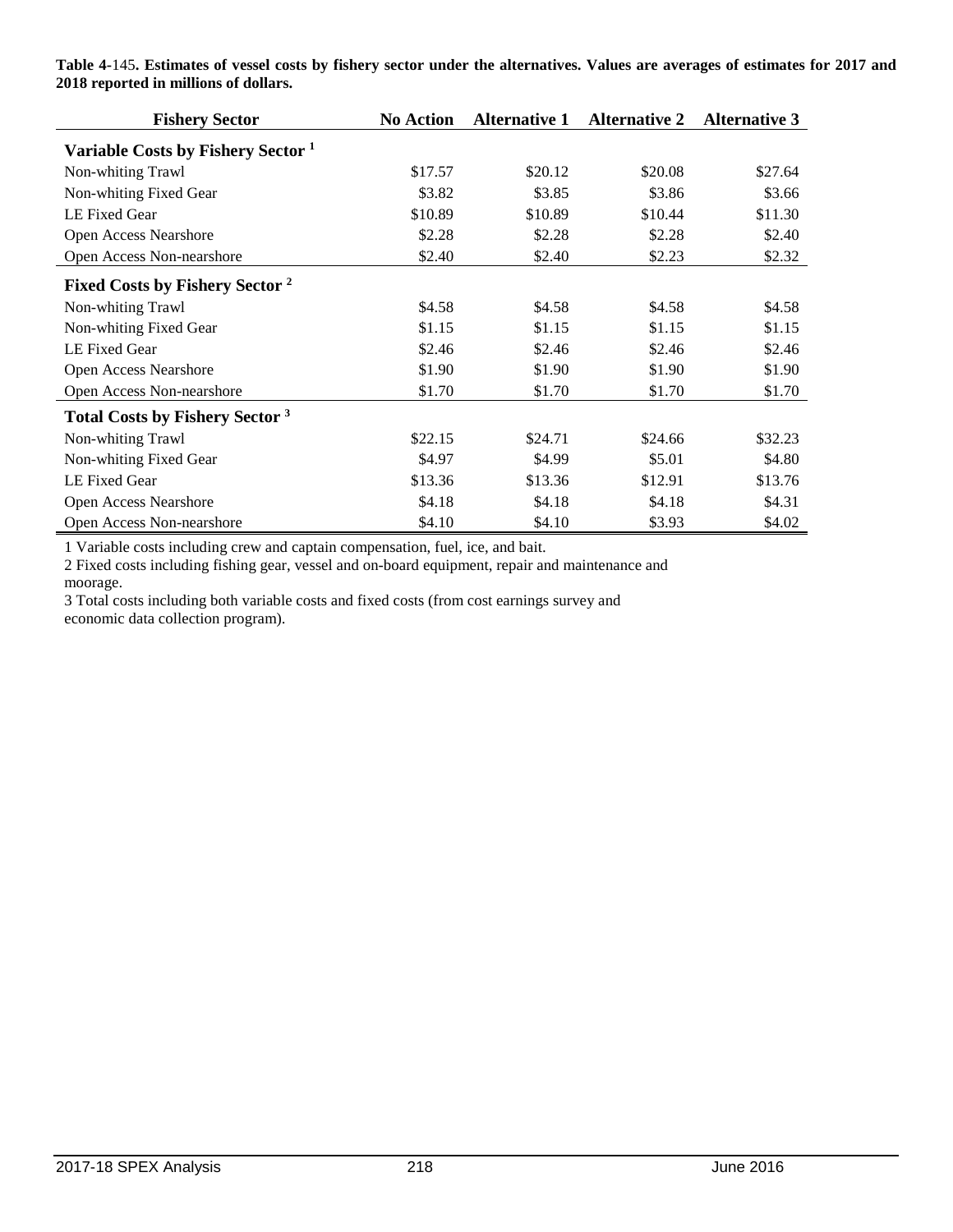## **4.2.3 Communities: Change in Income and Employment Impacts by Community**

Socioeconomic impacts to fishing communities engaged in the groundfish fishery are evaluated based on the change in personal income (income impacts) and employment-related measures under the alternatives. These effects are a function of the projected changes in commercial and recreational fishing activity described above. Comparisons are with respect to the No Action Alternative. Impacts were estimated using NWFSC IOPAC input-output model, and they convey combined direct, indirect, and induced economic effects resulting from projected changes in recreational angling, commercial fishing, fish processing, and related input supply and support activities.

For simplification and ease of combining and comparing impacts from commercial and recreational fishing activities, coastal ports are grouped regionally. For a description of the counties included in these regions see page 378 in the 2015 EIS.

Commercial fishery and recreational fishery impacts are calculated and displayed separately. Impacts are calculated by applying income and employment multipliers generated using IOPAC regional impact models to the projected levels of local expenditures by commercial harvesters, processors, and recreational anglers under the alternatives.

Income and employment impacts from Pacific whiting caught in the at-sea catcher-processor and mothership sectors are not included in these totals. Most of the associated income and employment impacts would likely accrue in the Seattle region.

Economic impact models like IOPAC are calibrated to represent a baseline or "snapshot" of the economy at a particular point in time. Consequently these models are best able to address impacts of scenarios that are within the realm of what may have occurred over the past five to ten years. Analysis of scenarios that represent particularly large departures from baseline conditions may, therefore, result in biased impact estimates.

#### 4.2.3.1 Income Impacts

[Table 4-146](#page-17-0) presents estimates of personal income impacts by region due to projected commercial groundfish fishing activity under the Alternatives. [Table 4-147](#page-19-0) and [Table 4-148](#page-19-1) compare this information relative to No Action. [Table 4-149](#page-21-0) presents the estimated income impacts resulting from recreational groundfish fisheries with [Table 4-150](#page-21-1) and [Table 4-151](#page-22-0) presenting the estimates relative to No Action. As with the angler trip estimates presented above, recreational income impacts are presented in terms of the five management option scenarios that reflect different approaches to recreational fishery management in Washington and California. (See Sections 4.1.1 through 4.1.3 for a description of these management options.)

Commercial fishery income impacts:

- Coastwide estimated personal income from commercial groundfish fishing ranges from \$124 million under No Action to \$160 million under Alternative 3.
- Oregon accounts for about two-thirds of coastwide personal income generated by the shoreside commercial groundfish fishery and also accounts for \$30 million of the estimated \$35 million increase in income under Alternative 3 compared to No Action. This is because the bulk of commercial revenue comes from the IFQ fishery, which is concentrated in Oregon (and southern Washington coast) ports. Oregon communities show a 39 percent increase from No Action under Alternative 3, or \$29.7 million.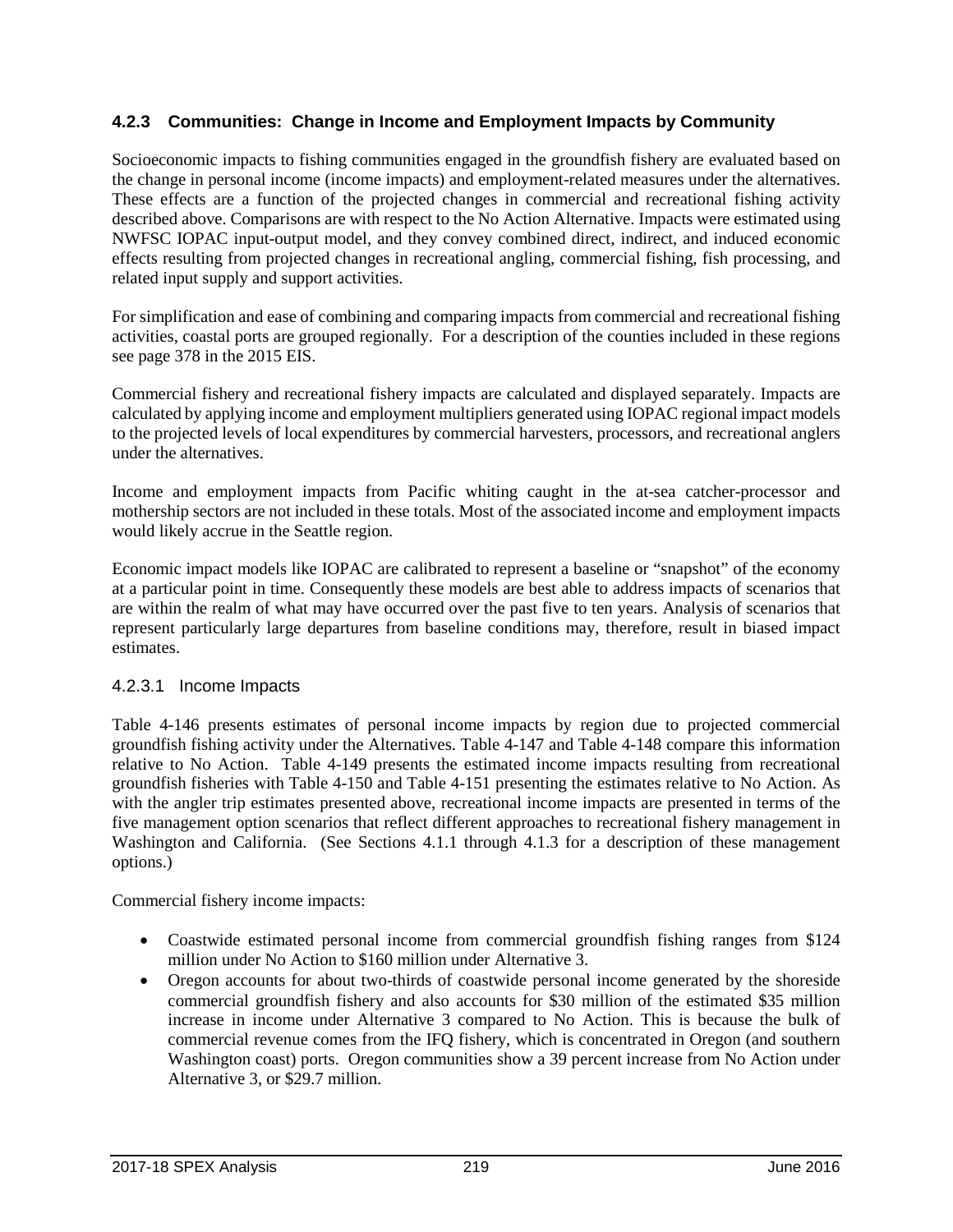- California accounts for a 22 percent of coastwide income, most of this occurring in the two Northern California regions. There is no measurable change in personal income impacts in California under Alternatives 1 and 2. (Income impacts are reported to the nearest \$100,000; the +/-signs before zero values in [Table 4-147](#page-19-0) an[d Table 4-148](#page-19-1) indicate changes less than this reporting threshold.) Under Alternative 3, personal income in California communities would increase by \$4.2 million. More than half of the increase in personal income in California, \$2.3 million, occurs in the Crescent City-Eureka region.
- <span id="page-17-0"></span>• Washington Coast communities would realize \$2 million more income under Alternative 3 compared to No Action, and a \$1 million increase under Alternatives 1 and 2. Under Alternatives 1 and 2 Puget Sound shows no change in personal income compared to No Action.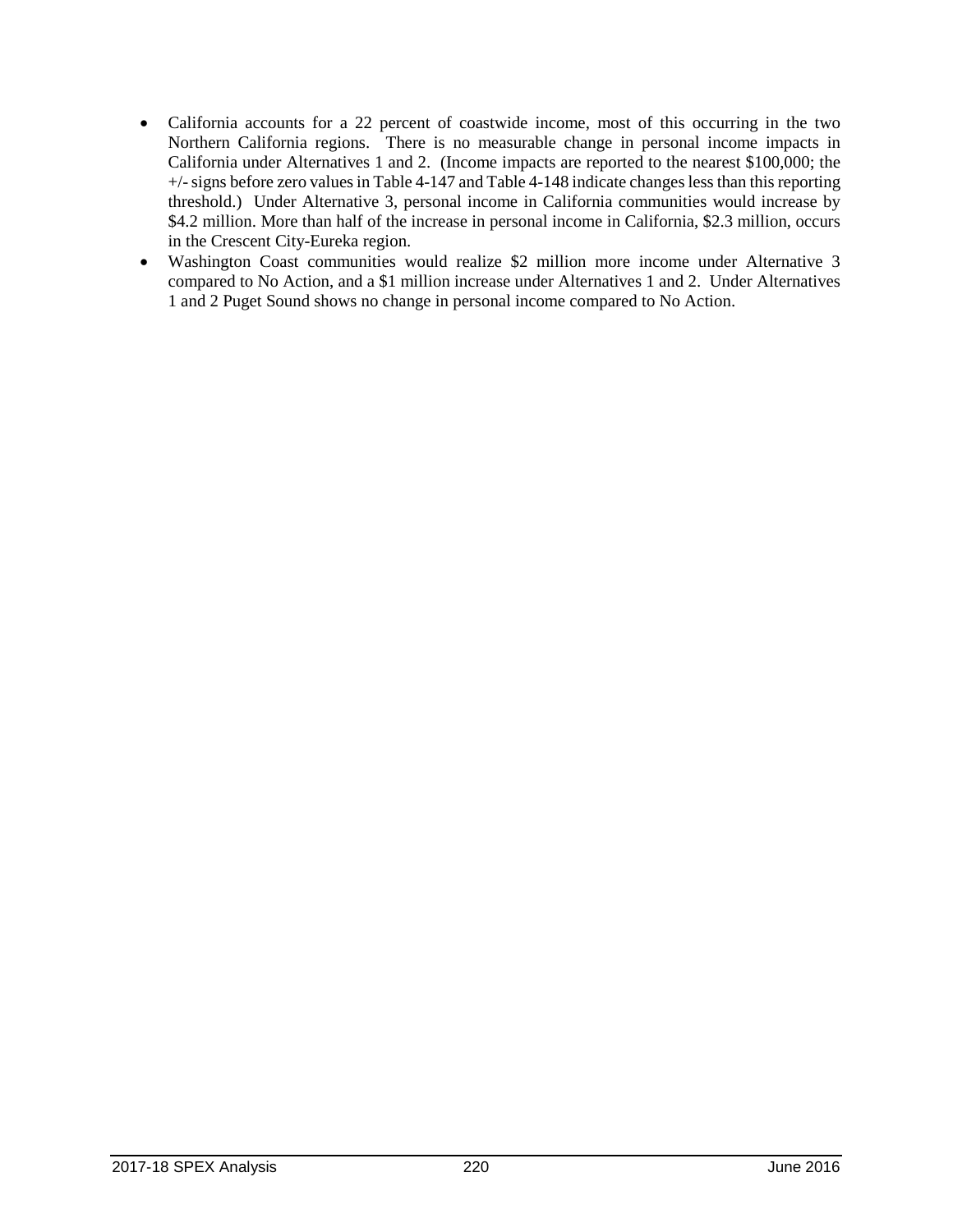| <b>Community Groups</b> | <b>No Action</b> |       | <b>Alternative 3*</b> |       | <b>Alternative 1</b> |       | <b>Alternative 2</b> |       |
|-------------------------|------------------|-------|-----------------------|-------|----------------------|-------|----------------------|-------|
|                         | 2017             | 2018  | 2017                  | 2018  | 2017                 | 2018  | 2017                 | 2018  |
| <b>Puget Sound</b>      | 4.3              | 4.5   | 4.6                   | 4.8   | 4.3                  | 4.5   | 4.3                  | 4.5   |
| <b>Washington Coast</b> | 13.3             | 13.4  | 15.1                  | 15.2  | 14.4                 | 14.5  | 14.3                 | 14.4  |
| Astoria-Tillamook       | 44.2             | 43.9  | 69.3                  | 68.8  | 53.3                 | 52.3  | 53.2                 | 52.2  |
| Newport                 | 15.7             | 16.0  | 18.5                  | 18.5  | 18.1                 | 18.1  | 18.1                 | 18.1  |
| Coos Bay-Brookings      | 15.8             | 16.0  | 17.9                  | 17.8  | 15.7                 | 15.9  | 15.7                 | 15.9  |
| Crescent City-Eureka    | 9.3              | 9.3   | 11.7                  | 11.5  | 9.2                  | 9.3   | 9.2                  | 9.3   |
| Fort Bragg - Bodega Bay | 8.7              | 8.8   | 9.9                   | 9.8   | 8.7                  | 8.8   | 8.7                  | 8.8   |
| San Francisco Area      | 2.3              | 2.3   | 2.5                   | 2.5   | 2.3                  | 2.3   | 2.3                  | 2.3   |
| $SC - Mo - MB$          | 6.2              | 6.3   | 6.7                   | 6.7   | 6.2                  | 6.3   | 6.2                  | 6.3   |
| $SB - LA - SD$          | 3.9              | 4.0   | 4.1                   | 4.2   | 3.9                  | 4.0   | 3.9                  | 4.0   |
| Coastwide Total         | 123.7            | 124.5 | 160.3                 | 159.8 | 136.2                | 136.0 | 136.0                | 135.8 |

**Table 4-146. Commercial fishery income impacts under the alternatives by community group (\$mil) in 2017-2018.**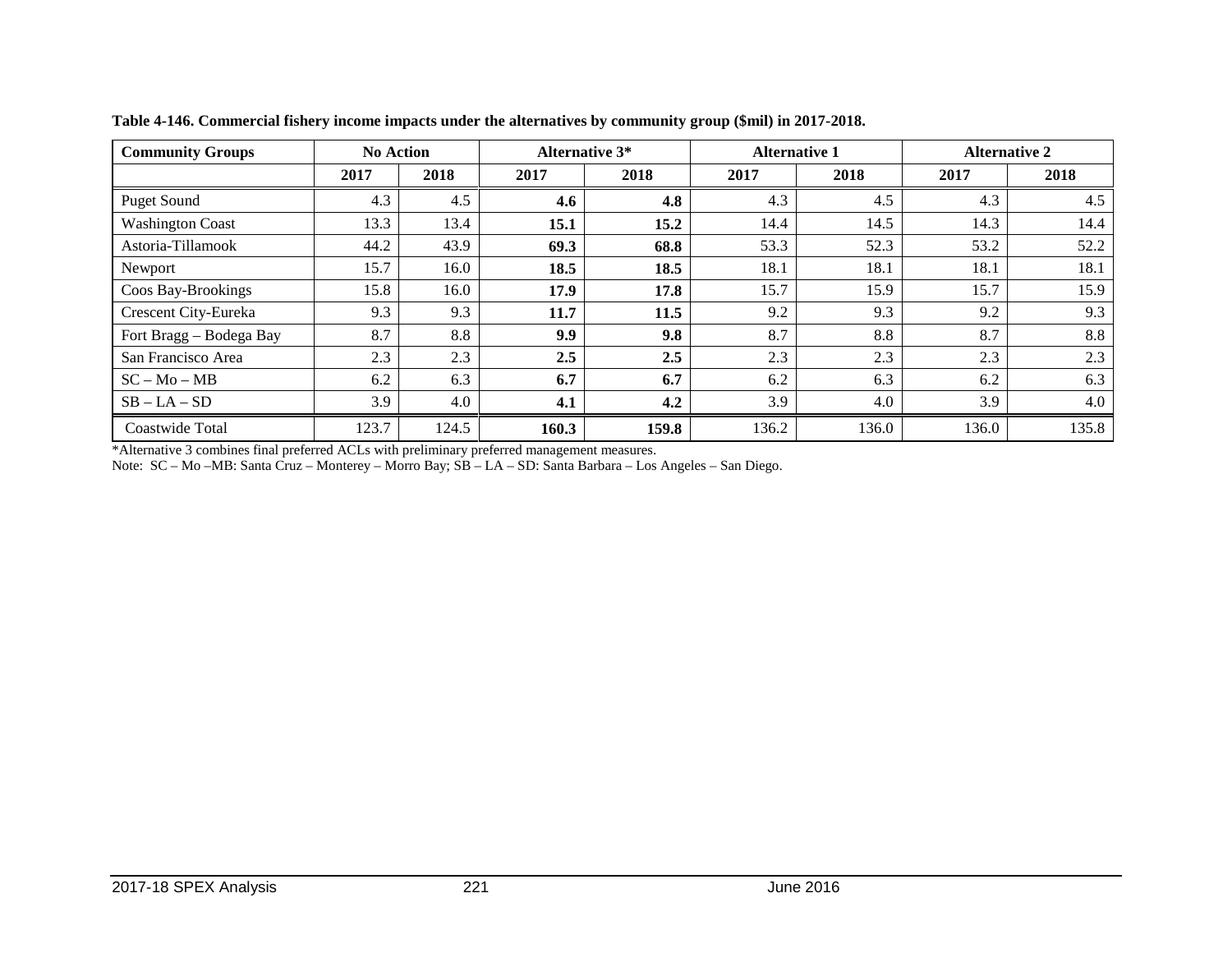<span id="page-19-0"></span>**Table 4-147. Change in commercial fishery income impacts (from No Action Alternative) under the action alternatives by community group (\$mil) in 2017-2018. Estimates are presented as the average annual value for the two-year management period.**

| <b>Community Groups</b> | <b>No Action</b> | <b>Alternative 3*</b> | <b>Alternative 1</b> | <b>Alternative 2</b> |
|-------------------------|------------------|-----------------------|----------------------|----------------------|
|                         | 2017-18          | 2017-18               | 2017-18              | 2017-18              |
| <b>Puget Sound</b>      | 4.4              | $+0.3$                | $-0.0$               | $-0.0$               |
| <b>Washington Coast</b> | 13.4             | $+1.8$                | $+1.1$               | $+1.0$               |
| Astoria-Tillamook       | 44.0             | $+25.1$               | $+8.8$               | $+8.6$               |
| Newport                 | 15.9             | $+2.7$                | $+2.2$               | $+2.2$               |
| Coos Bay-Brookings      | 15.9             | $+2.0$                | $-0.1$               | $-0.1$               |
| Crescent City-Eureka    | 9.3              | $+2.3$                | $-0.0$               | $-0.0$               |
| Fort Bragg - Bodega Bay | 8.8              | $+1.1$                | $+0.0$               | $+0.0$               |
| San Francisco Area      | 2.3              | $+0.1$                | $-0.0$               | $-0.0$               |
| $SC - Mo - MB$          | 6.3              | $+0.5$                | $+0.0$               | $+0.0$               |
| $SB - LA - SD$          | 4.0              | $+0.2$                | $+0.0$               | $+0.0$               |
| Coastwide Total         | 124.1            | $+35.9$               | $+12.0$              | $+11.8$              |

Note: SC – Mo –MB: Santa Cruz – Monterey – Morro Bay; SB – LA – SD: Santa Barbara – Los Angeles – San Diego.

<span id="page-19-1"></span>

| Table 4-148. Change in commercial fishery income impacts (from No Action Alternative) under the action |  |  |  |  |
|--------------------------------------------------------------------------------------------------------|--|--|--|--|
| alternatives by community group (percent).                                                             |  |  |  |  |

| <b>Community Groups</b> | <b>No Action</b> | <b>Alternative 3*</b> | <b>Alternative 1</b> | <b>Alternative 2</b> |
|-------------------------|------------------|-----------------------|----------------------|----------------------|
|                         | 2017-18          | 2017-18               | 2017-18              | 2017-18              |
| <b>Puget Sound</b>      | 4.4              | $+6.6\%$              | $-0.0\%$             | $-0.0\%$             |
| <b>Washington Coast</b> | 13.4             | $+13.1%$              | $+7.9\%$             | $+7.8%$              |
| Astoria-Tillamook       | 44.0             | $+56.9%$              | $+19.9\%$            | $+19.6%$             |
| Newport                 | 15.9             | $+16.8\%$             | $+14.1%$             | $+14.0%$             |
| Coos Bay-Brookings      | 15.9             | $+12.7%$              | $-0.4\%$             | $-0.6\%$             |
| Crescent City-Eureka    | 9.3              | $+24.9%$              | $-0.3\%$             | $-0.3\%$             |
| Fort Bragg - Bodega Bay | 8.8              | $+12.0\%$             | $+0.2\%$             | $+0.0\%$             |
| San Francisco Area      | 2.3              | $+6.4\%$              | $-0.2\%$             | $-0.3\%$             |
| $SC - Mo - MB$          | 6.3              | $+7.2%$               | $+0.2\%$             | $+0.2\%$             |
| $SB - LA - SD$          | 4.0              | $+5.2\%$              | $+0.0\%$             | $+0.0\%$             |
| Coastwide Total         | 124.1            | $+29.0%$              | $+9.7%$              | $+9.5%$              |

\*Alternative 3 combines final preferred ACLs with preliminary preferred management measures.

Note: SC – Mo –MB: Santa Cruz – Monterey – Morro Bay; SB – LA – SD: Santa Barbara – Los Angeles – San Diego.

Recreational fishery income impacts:

• Coastwide, income impacts vary slightly across the alternatives/options scenarios with the exception of California Option 4. Except for the California Option 4 scenario, coastwide income impacts under the management scenarios are estimated at approximately \$236 million. Under Option 4 coastwide income impacts would be considerably less at \$119 million. All of the differences occur in California regions.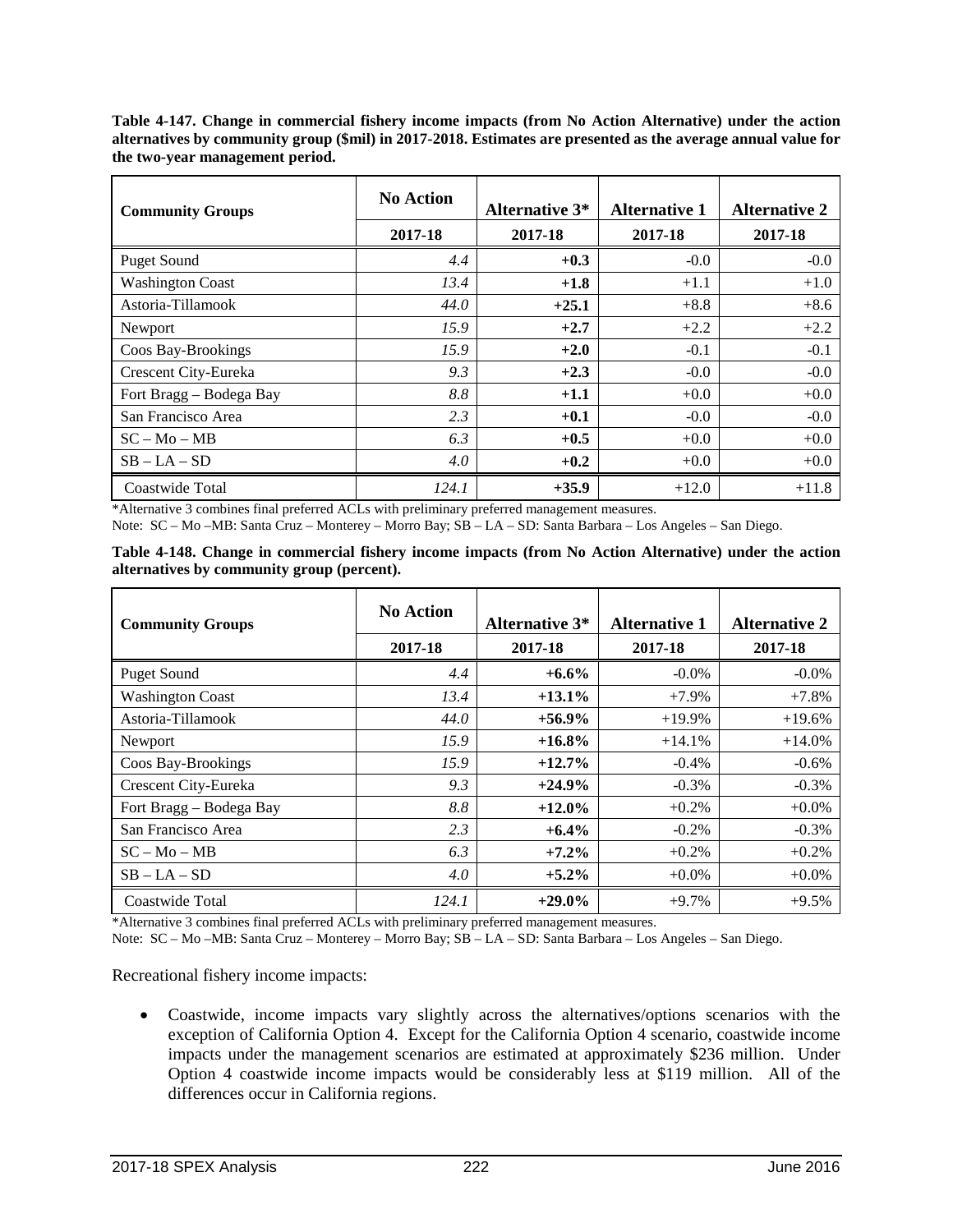- In relative terms, Northern California (Crescent City-Eureka and Fort Bragg-Bodega Bay) shows a 15 percent increase under California Option 2 under Alternatives I and 2, or \$929,000.
- All California regions show declines from No Action under California Option 4 ranging from about \$96 million in the Santa Barbara to San Diego region to \$542,000 in the Fort Bragg-Bodega Bay region.
- No change from No Action is estimated for California Options 1 and 3.
- The Washington Season Option would result in a small, \$12,000 reduction in income compared to No Action.
- Alternative 3 is estimated to have the same income impacts as under No Action, with the exception of Northern California (Crescent City-Eureka and Fort Bragg-Bodega Bay), where an increase of approximately \$0.5 million (8 percent) is estimated.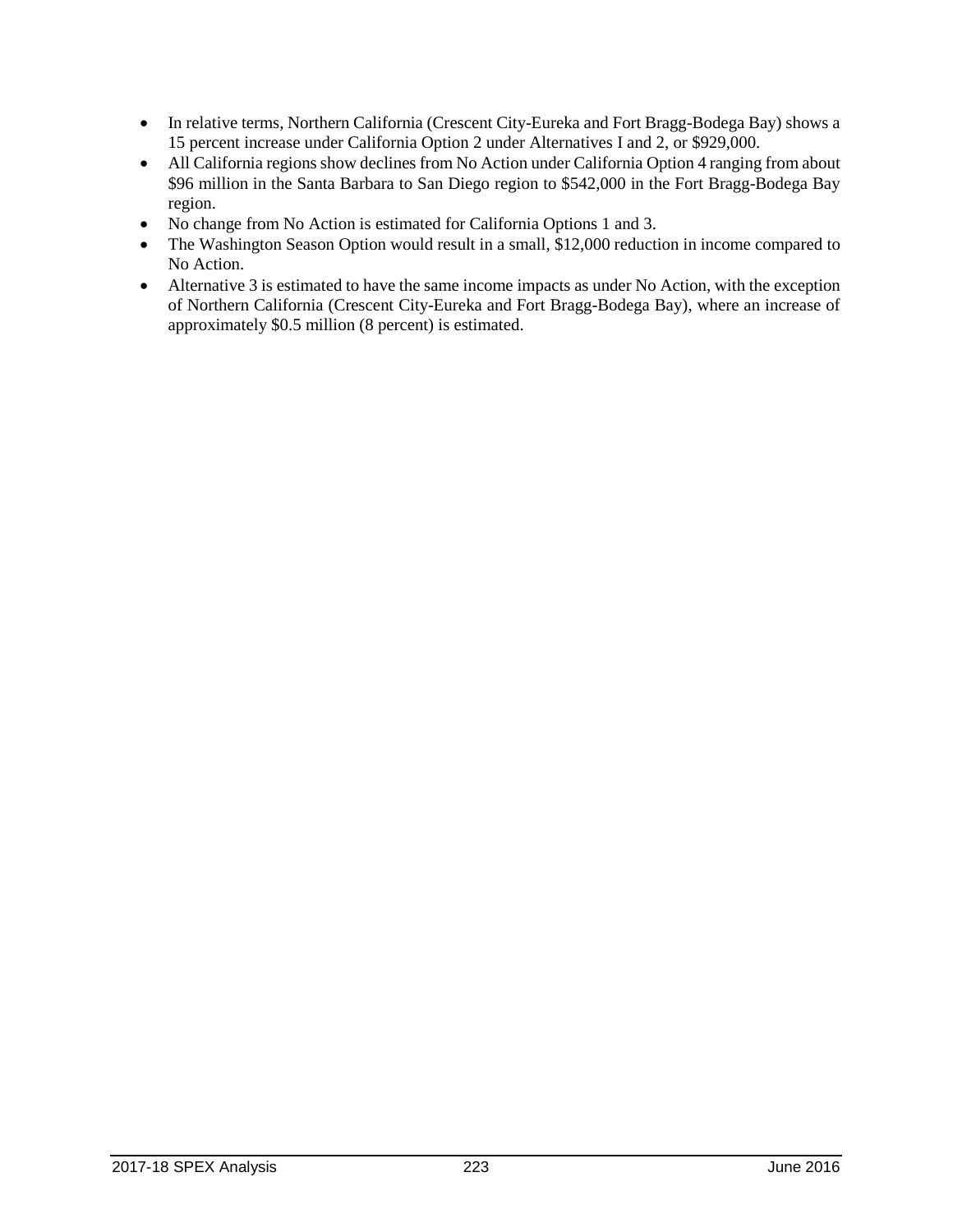|                            | <b>No Action</b><br>$($ \$,000 $)$ | <b>Alternative 3*</b> | <b>Alternative 1</b><br>$(CA$ Ops 1 and 3) | <b>Alternative 2</b><br>$(CA$ Ops 1 and 3) | Alternatives 1 and<br>$2(CA$ Op 2) | <b>Alternatives 1 and</b><br>$2(CA$ Op 4) | <b>Alternative 1</b><br>$(CA$ Ops 1 and 3)<br>+ WA Groundfish<br><b>Season Alt</b> |
|----------------------------|------------------------------------|-----------------------|--------------------------------------------|--------------------------------------------|------------------------------------|-------------------------------------------|------------------------------------------------------------------------------------|
| Puget Sound                |                                    |                       |                                            |                                            |                                    |                                           |                                                                                    |
| <b>Washington Coast</b>    | 5,826                              | 5,826                 | 5,826                                      | 5,826                                      | 5,826                              | 5,826                                     | 5,814                                                                              |
| Astoria-Tillamook          | 1,512                              | 1,512                 | 1,512                                      | 1,512                                      | 1,512                              | 1,512                                     | 1,512                                                                              |
| Newport                    | 6,820                              | 6,820                 | 6,820                                      | 6,820                                      | 6,820                              | 6,820                                     | 6,820                                                                              |
| Coos Bay-Brookings         | 2,809                              | 2,809                 | 2,809                                      | 2,809                                      | 2,809                              | 2,809                                     | 2,809                                                                              |
| Crescent City-Eureka       | 3,506                              | 3,827                 | 3,506                                      | 3,506                                      | 4,370                              | 2,642                                     | 3,506                                                                              |
| Fort Bragg - Bodega<br>Bay | 2,894                              | 3,097                 | 2,894                                      | 2,894                                      | 2,958                              | 2,352                                     | 2,894                                                                              |
| San Francisco Area         | 20,891                             | 20,891                | 20,891                                     | 20.891                                     | 20,891                             | 10,679                                    | 20,891                                                                             |
| $SC - Mo - MB$             | 20,046                             | 20,046                | 20,046                                     | 20,046                                     | 20,046                             | 10,827                                    | 20,046                                                                             |
| $SB - LA - SD$             | 171,552                            | 171,552               | 171,552                                    | 171,552                                    | 171,552                            | 75,845                                    | 171,552                                                                            |
| <b>Coastwide Total</b>     | 235,856                            | 236,380               | 235,856                                    | 235,856                                    | 236,784                            | 119,312                                   | 235,844                                                                            |

**Table 4-149. Recreational fishery income impacts of the alternatives and recreational management options by community group (\$1,000s).**

<span id="page-21-1"></span><span id="page-21-0"></span>\*Alternative 3 combines final preferred ACLs with preliminary preferred management measures.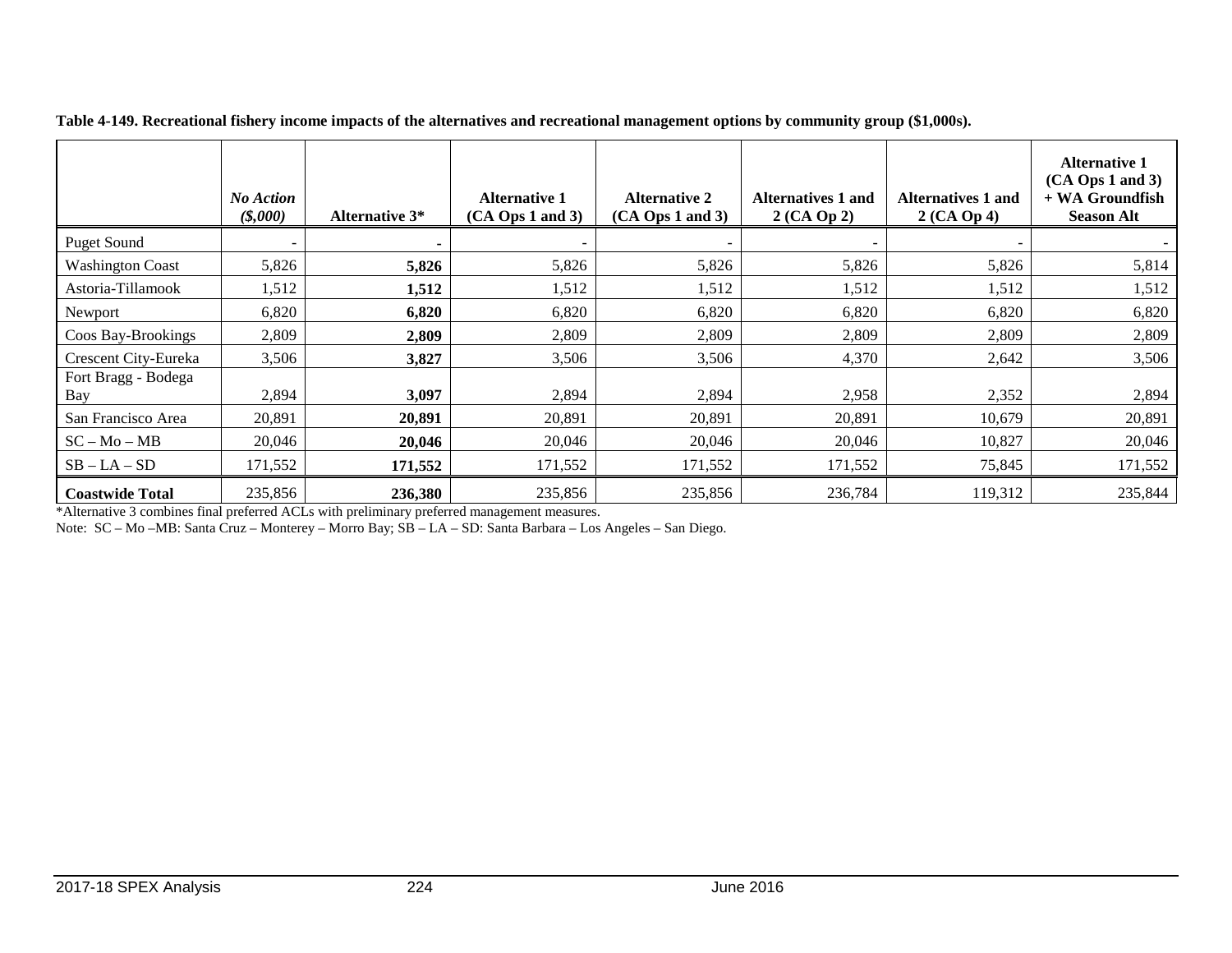| <b>Community Groups</b> | <b>No Action</b><br>$$$ mil) | Alternative 3*           | <b>Alternative 1</b><br>(CA Ops 1 and<br>3) | <b>Alternative 2</b><br>(CA Ops 1 and<br>3) | <b>Alternatives 1</b><br>and $2$ (CA Op 2) | <b>Alternatives 1</b><br>and $2$ (CA Op 4) | <b>Alternative 1</b><br>(CA Ops 1 and<br>$3) + WA$<br>Groundfish<br><b>Season Alt</b> |
|-------------------------|------------------------------|--------------------------|---------------------------------------------|---------------------------------------------|--------------------------------------------|--------------------------------------------|---------------------------------------------------------------------------------------|
| <b>Puget Sound</b>      |                              | ۰                        |                                             |                                             |                                            |                                            |                                                                                       |
| <b>Washington Coast</b> | 5.8                          | $\overline{\phantom{0}}$ | $\overline{\phantom{a}}$                    |                                             |                                            | ۰                                          | $-0.0$                                                                                |
| Astoria-Tillamook       | 1.5                          | ٠                        |                                             |                                             |                                            |                                            |                                                                                       |
| Newport                 | 6.8                          | ۰                        |                                             |                                             |                                            |                                            |                                                                                       |
| Coos Bay-Brookings      | 2.8                          |                          |                                             |                                             |                                            |                                            |                                                                                       |
| Crescent City-Eureka    | 3.5                          | $+0.3$                   |                                             |                                             | $+0.9$                                     | $-0.9$                                     |                                                                                       |
| Fort Bragg - Bodega     |                              |                          |                                             |                                             |                                            |                                            |                                                                                       |
| Bay                     | 2.9                          | $+0.2$                   |                                             |                                             | $+0.1$                                     | $-0.5$                                     |                                                                                       |
| San Francisco Area      | 20.9                         | ۰                        |                                             |                                             |                                            | $-10.2$                                    |                                                                                       |
| $SC - Mo - MB^*$        | 20.0                         | ۰.                       | $\overline{\phantom{0}}$                    |                                             |                                            | $-9.2$                                     |                                                                                       |
| $SB - LA - SD^*$        | 171.6                        |                          |                                             |                                             |                                            | $-95.7$                                    |                                                                                       |
| <b>Coastwide Total</b>  | 235.9                        | $+0.5$                   | $\sim$                                      |                                             | $+0.9$                                     | $-116.5$                                   | $-0.0$                                                                                |

**Table 4-150. Change in recreational fishery income impacts from No Action under the action alternatives by community group (\$1,000s).**

<span id="page-22-0"></span>\*Alternative 3 combines final preferred ACLs with preliminary preferred management measures.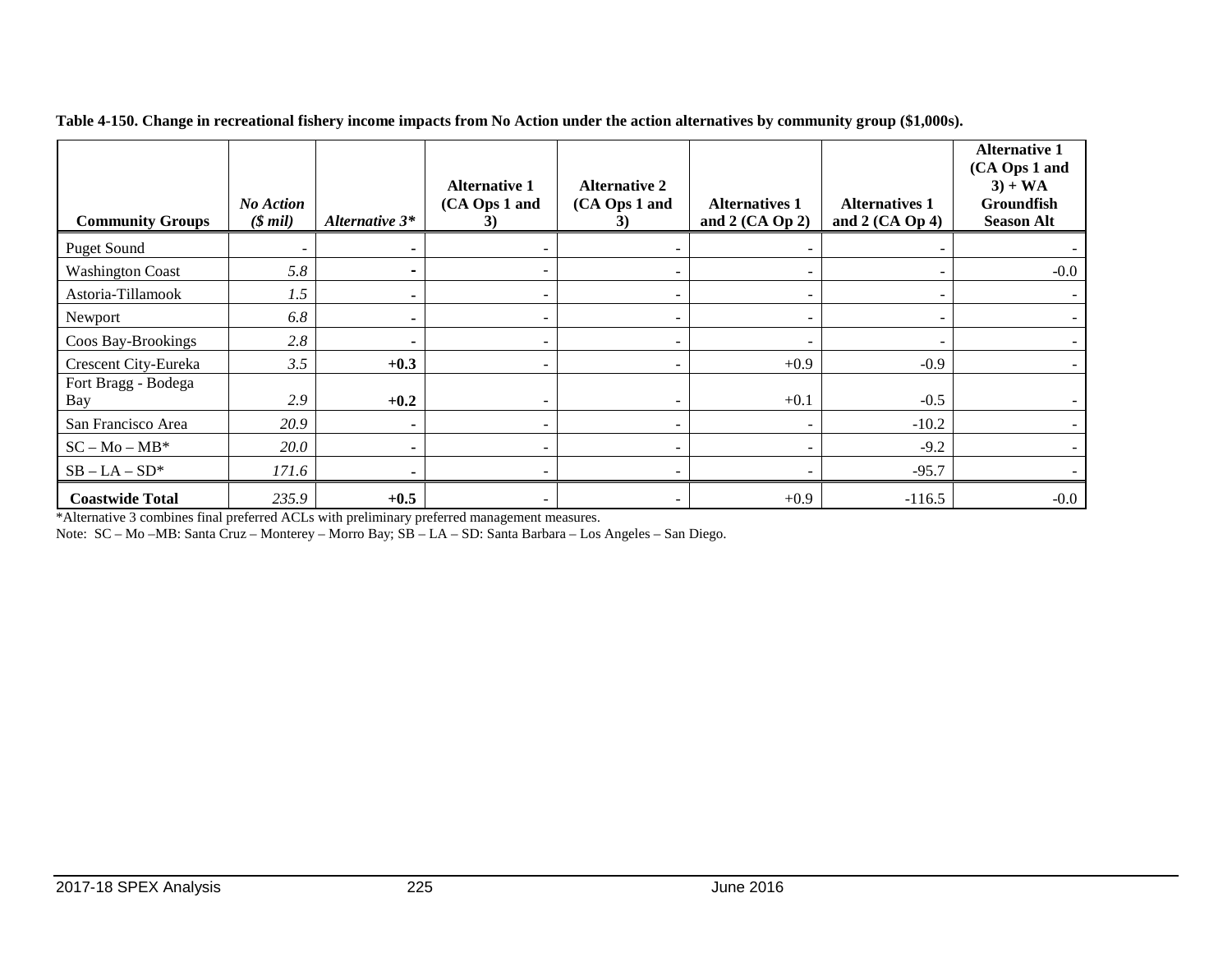| <b>Community Groups</b>    | <b>No Action</b><br>$$$ mil) | Alternative 3* | <b>Alternative 1</b><br>(CA Ops 1 and<br>3) | <b>Alternative 2</b><br>(CA Ops 1 and<br>3) | <b>Alternatives 1</b><br>and $2$ (CA Op 2) | <b>Alternatives 1</b><br>and $2$ (CA Op 4) | <b>Alternative 1</b><br>(CA Ops 1 and<br>$3) + WA$<br><b>Groundfish</b><br><b>Season Alt</b> |
|----------------------------|------------------------------|----------------|---------------------------------------------|---------------------------------------------|--------------------------------------------|--------------------------------------------|----------------------------------------------------------------------------------------------|
| <b>Puget Sound</b>         |                              |                |                                             |                                             |                                            |                                            |                                                                                              |
| <b>Washington Coast</b>    | 5.8                          | -              | $\overline{\phantom{a}}$                    |                                             |                                            |                                            | $-0.2%$                                                                                      |
| Astoria-Tillamook          | 1.5                          |                |                                             |                                             |                                            |                                            |                                                                                              |
| Newport                    | 6.8                          |                |                                             |                                             |                                            |                                            |                                                                                              |
| Coos Bay-Brookings         | 2.8                          |                |                                             |                                             |                                            |                                            |                                                                                              |
| Crescent City-Eureka       | 3.5                          | $+9.2%$        |                                             |                                             | $+24.7%$                                   | $-24.6%$                                   |                                                                                              |
| Fort Bragg - Bodega<br>Bay | 2.9                          | $+7.0%$        |                                             |                                             | $+2.2%$                                    | $-18.7\%$                                  |                                                                                              |
| San Francisco Area         | 20.9                         |                |                                             |                                             |                                            | $-48.9\%$                                  |                                                                                              |
| $SC - Mo - MB^*$           | 20.0                         | ۰.             |                                             |                                             |                                            | $-46.0\%$                                  |                                                                                              |
| $SB - LA - SD^*$           | 171.6                        |                |                                             |                                             |                                            | $-55.8\%$                                  |                                                                                              |
| <b>Coastwide Total</b>     | 235.9                        | $+0.2\%$       |                                             |                                             | $+0.4\%$                                   | $-49.4\%$                                  | $-0.0\%$                                                                                     |

**Table 4-151. Change in recreational fishery income impacts from No Action under the action alternatives by community group (percent).**

\*Alternative 3 combines final preferred ACLs with preliminary preferred management measures.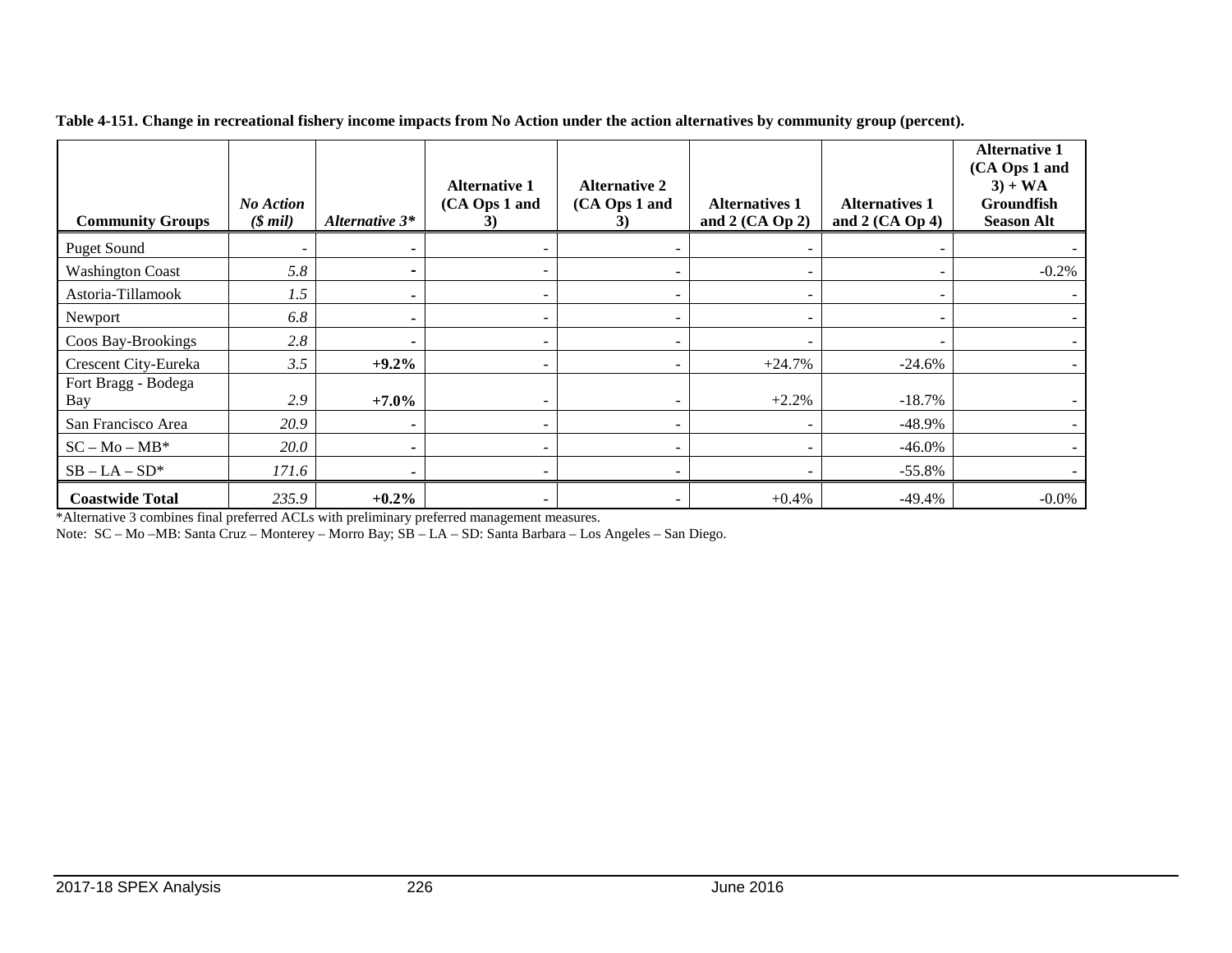### 4.2.3.2 Employment Impacts

[Table 4-152](#page-25-0) shows projected employment impacts due to the commercial groundfish fishery under the alternatives; [Table 4-153](#page-26-0) and [Table 4-154](#page-26-1) show the impacts relative to No Action. [Table 4-155](#page-27-0) shows projected employment impacts due to the recreational groundfish under the alternatives; [Table 4-156](#page-28-0) and [Table 4-157](#page-29-0) show the impacts relative to No Action.

Commercial fishery employment impacts:

- Averaging employment estimates for 2017 and 2018, No Action is expected to result in 2,015 jobs; the action alternatives would result in higher employment, with Alternative 1 resulting in 2,155 jobs, 2,153 jobs for Alternative 2, and. 2,439 jobs for Alternative 3. Alternative 3 combines the final preferred ACLs with preliminary preferred management measures.
- Similar to income impacts, the largest projected job increases under the action alternatives are expected in communities on the Washington Coast and north and central Oregon coasts. Southern Oregon and California communities for the most part show fewer resulting jobs impacts compared to No Action. Alternative 2 would result in 2 fewer jobs in this region compared to No Action; Alternative 1 would result in one less job. In contrast, Alternative 3 would result in an increase of 75 jobs in Southern Oregon and California compared with No Action.
- Under No Action 55 percent of jobs are associated with Oregon ports, 33 percent in California, and 12 percent in Washington.
- Compared to No Action, under Alternative 1 employment would increase by 127 jobs in Oregon and in by 14 jobs in Washington. California shows no appreciable change in the number of jobs (i.e., less than one job).
- Compared to No Action, under Alternative 2 jobs in Oregon would increase by 125 and in Washington increase by 13 jobs. California shows no appreciable change in the number of jobs (i.e., less than one job).
- Compared to No Action, under Alternative 3 employment in Oregon would increase by 345 jobs, in Washington increase by 25 jobs, and in California increase by 54 jobs.

Recreational fishery employment impacts:

- Averaging 2017 and 2018, 3,372 jobs are projected under No Action. The differences among the alternatives are relatively small (with the exception of under California Option 4).
- California Option 4 is estimated to result in 1,743 fewer jobs—about half the number under No Action. Most of this difference from No Action would occur in Southern California.
- Under Alternative 3, employment is projected to be the same as under No Action except in Northern California (Crescent City-Eureka and Fort Bragg-Bodega Bay), where employment is projected to increase by a total of 9 jobs.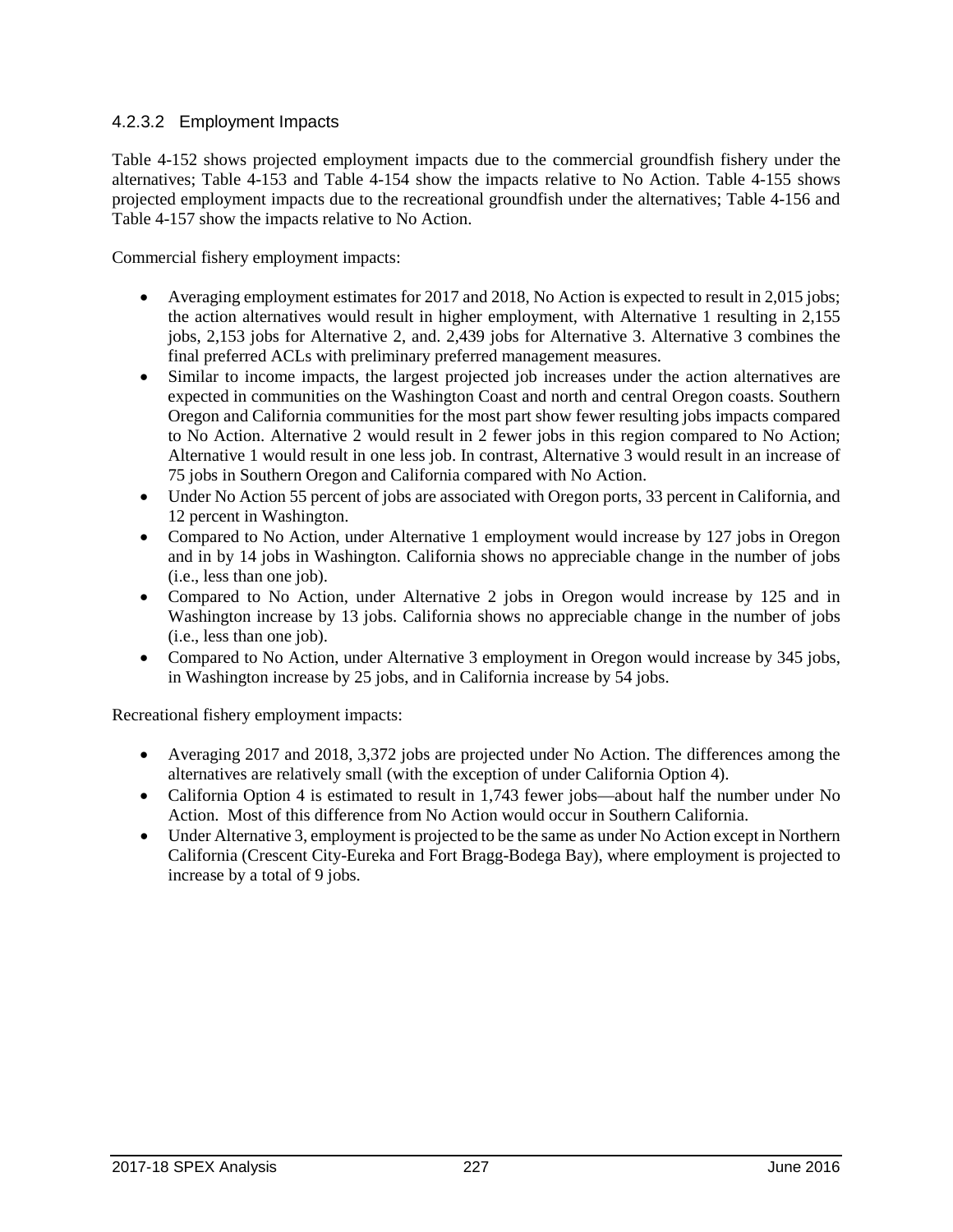<span id="page-25-0"></span>

| <b>Community Groups</b> | <b>No Action</b> |       | Alternative3* |       | <b>Alternative 1</b> |       | <b>Alternative 2</b> |       |
|-------------------------|------------------|-------|---------------|-------|----------------------|-------|----------------------|-------|
|                         | 2017             | 2018  | 2017          | 2018  | 2017                 | 2018  | 2017                 | 2018  |
| <b>Puget Sound</b>      | 48               | 50    | 51            | 53    | 48                   | 50    | 48                   | 50    |
| <b>Washington Coast</b> | 180              | 183   | 203           | 205   | 194                  | 196   | 194                  | 196   |
| Astoria-Tillamook       | 556              | 553   | 852           | 847   | 664                  | 652   | 662                  | 651   |
| Newport                 | 219              | 222   | 249           | 250   | 245                  | 246   | 244                  | 246   |
| Coos Bay-Brookings      | 341              | 344   | 363           | 363   | 340                  | 343   | 340                  | 342   |
| Crescent City-Eureka    | 152              | 152   | 183           | 181   | 151                  | 152   | 151                  | 152   |
| Fort Bragg - Bodega Bay | 162              | 165   | 180           | 179   | 162                  | 165   | 162                  | 165   |
| San Francisco Area      | 46               | 47    | 48            | 48    | 46                   | 47    | 46                   | 47    |
| $SC - Mo - MB$          | 203              | 204   | 207           | 208   | 203                  | 204   | 203                  | 204   |
| $SB - LA - SD$          | 100              | 102   | 104           | 105   | 100                  | 102   | 100                  | 102   |
| Coastwide Total         | 2,008            | 2,022 | 2,441         | 2,438 | 2,154                | 2,157 | 2,151                | 2,155 |

**Table 4-152. Commercial fishery employment impacts under the alternatives by community group (number of jobs).**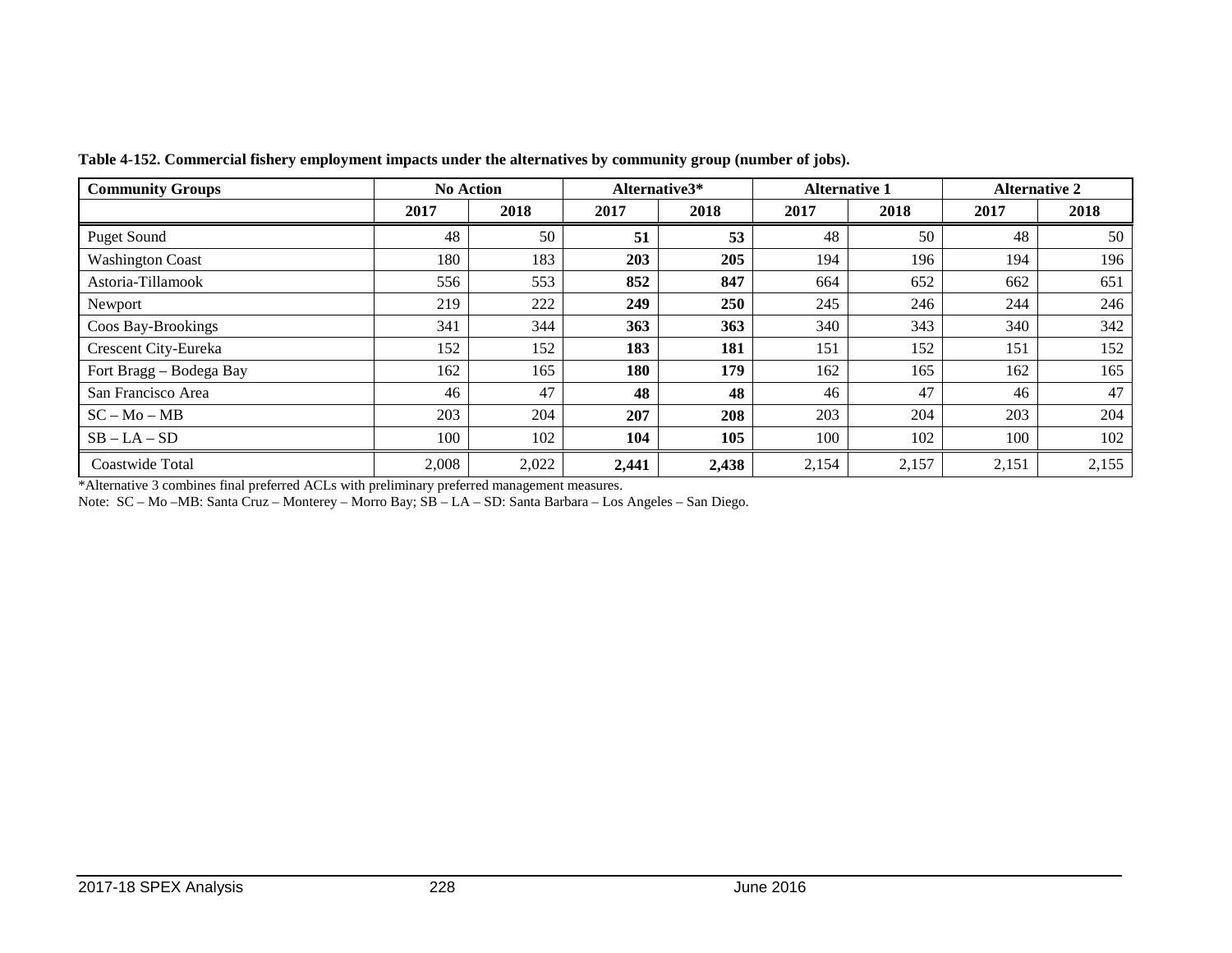Note: SC – Mo –MB: Santa Cruz – Monterey – Morro Bay; SB – LA – SD: Santa Barbara – Los Angeles – San Diego.

<span id="page-26-0"></span>

| Table 4-153. Change in commercial fishery employment impacts (from No Action Alternative) under the action |  |
|------------------------------------------------------------------------------------------------------------|--|
| alternatives by community group (number of jobs).                                                          |  |

| <b>Community Groups</b> | <b>No Action</b> | <b>Alternative 3*</b> | <b>Alternative 1</b> | <b>Alternative 2</b> |
|-------------------------|------------------|-----------------------|----------------------|----------------------|
|                         | 2017-18          | 2017-18               | 2017-18              | 2017-18              |
| <b>Puget Sound</b>      | 49               | $+2.8$                | $-0.0$               | $-0.0$               |
| <b>Washington Coast</b> | 181              | $+22.5$               | $+13.5$              | $+13.4$              |
| Astoria-Tillamook       | 554              | $+295.2$              | $+103.4$             | $+101.9$             |
| Newport                 | 220              | $+29.4$               | $+25.0$              | $+24.9$              |
| Coos Bay-Brookings      | 342              | $+20.6$               | $-1.1$               | $-1.5$               |
| Crescent City-Eureka    | 152              | $+29.7$               | $-0.3$               | $-0.4$               |
| Fort Bragg - Bodega Bay | 164              | $+15.5$               | $+0.0$               | $-0.2$               |
| San Francisco Area      | 47               | $+1.6$                | $-0.1$               | $-0.1$               |
| $SC - Mo - MB$          | 203              | $+4.1$                | $+0.3$               | $+0.3$               |
| $SB - LA - SD$          | 101              | $+3.6$                | $+0.0$               | $+0.0$               |
| Coastwide Total         | 2,015            | $+424.8$              | $+140.8$             | $+138.3$             |

\*Alternative 3 combines final preferred ACLs with preliminary preferred management measures. Note: SC – Mo –MB: Santa Cruz – Monterey – Morro Bay; SB – LA – SD: Santa Barbara – Los Angeles – San Diego.

<span id="page-26-1"></span>**Table 4-154. Change in commercial fishery employment impacts (from No Action Alternative) under the action alternatives by community group (percent).**

| <b>Community Groups</b> | <b>No Action</b> | <b>Alternative 3*</b> | <b>Alternative 1</b> | <b>Alternative 2</b> |
|-------------------------|------------------|-----------------------|----------------------|----------------------|
|                         | 2017-18          | 2017-18               | 2017-18              | 2017-18              |
| <b>Puget Sound</b>      | 49               | $+5.6\%$              | $-0.0\%$             | $-0.0\%$             |
| <b>Washington Coast</b> | 181              | $+12.4%$              | $+7.5%$              | $+7.4%$              |
| Astoria-Tillamook       | 554              | $+53.2%$              | $+18.6%$             | $+18.4%$             |
| Newport                 | 220              | $+13.3%$              | $+11.4%$             | $+11.3%$             |
| Coos Bay-Brookings      | 342              | $+6.0\%$              | $-0.3%$              | $-0.4%$              |
| Crescent City-Eureka    | 152              | $+19.5%$              | $-0.2\%$             | $-0.3\%$             |
| Fort Bragg - Bodega Bay | 164              | $+9.4%$               | $+0.0\%$             | $-0.2%$              |
| San Francisco Area      | 47               | $+3.3%$               | $-0.1\%$             | $-0.2\%$             |
| $SC - Mo - MB$          | 203              | $+2.0\%$              | $+0.2\%$             | $+0.2%$              |
| $SB - LA - SD$          | 101              | $+3.5%$               | $+0.0\%$             | $+0.0\%$             |
| Coastwide Total         | 2,015            | $+21.1%$              | $+7.0%$              | $+6.9%$              |

\*Alternative 3 combines final preferred ACLs with preliminary preferred management measures.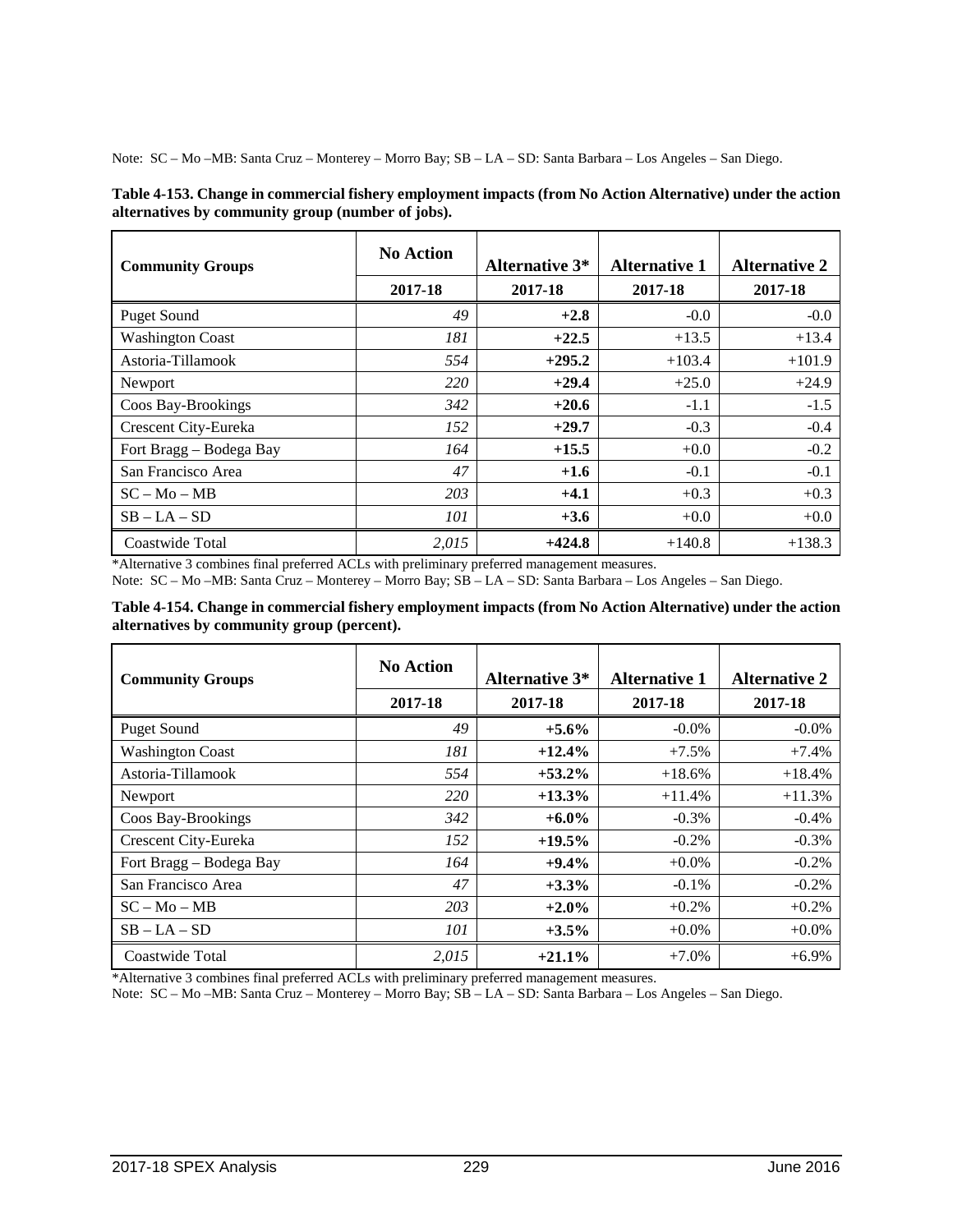| <b>Community Groups</b> | <b>No Action</b> | <b>Alternative 3*</b> | <b>Alternative 1</b><br>(CA Ops 1 and<br>3) | <b>Alternative 2</b><br>(CA Ops 1 and<br>3) | <b>Alternatives 1</b><br>and $2$ (CA Op 2) | <b>Alternatives 1</b><br>and $2$ (CA Op 4) | <b>Alternative 1</b><br>$(CA$ Ops 1 and 3)<br>$+ WA$<br><b>Groundfish</b><br><b>Season Alt</b> |
|-------------------------|------------------|-----------------------|---------------------------------------------|---------------------------------------------|--------------------------------------------|--------------------------------------------|------------------------------------------------------------------------------------------------|
| <b>Puget Sound</b>      |                  | ٠                     |                                             | $\overline{\phantom{a}}$                    |                                            | $\overline{\phantom{a}}$                   |                                                                                                |
| <b>Washington Coast</b> | 161              | 161                   | 161                                         | 161                                         | 161                                        | 161                                        | 161                                                                                            |
| Astoria-Tillamook       | 42               | 42                    | 42                                          | 42                                          | 42                                         | 42                                         | 42                                                                                             |
| Newport                 | 174              | 174                   | 174                                         | 174                                         | 174                                        | 174                                        | 174                                                                                            |
| Coos Bay-Brookings      | 74               | 74                    | 74                                          | 74                                          | 74                                         | 74                                         | 74                                                                                             |
| Crescent City-Eureka    | 57               | 63                    | 57                                          | 57                                          | 71                                         | 43                                         | 57                                                                                             |
| Fort Bragg - Bodega Bay | 47               | 50                    | 47                                          | 47                                          | 48                                         | 38                                         | 47                                                                                             |
| San Francisco Area      | 283              | 283                   | 283                                         | 283                                         | 283                                        | 145                                        | 283                                                                                            |
| $SC - Mo - MB^*$        | 336              | 336                   | 336                                         | 336                                         | 336                                        | 181                                        | 336                                                                                            |
| $SB - LA - SD^*$        | 2,558            | 2,558                 | 2,558                                       | 2,558                                       | 2,558                                      | 1,131                                      | 2,558                                                                                          |
| <b>Coastwide Total</b>  | 3,732            | 3,741                 | 3,732                                       | 3,732                                       | 3,748                                      | 1,989                                      | 3,732                                                                                          |

**Table 4-155. Recreational fishery employment impacts under the alternatives and recreational management options by community group (number of jobs).**

<span id="page-27-0"></span>\*Alternative 3 combines final preferred ACLs with preliminary preferred management measures.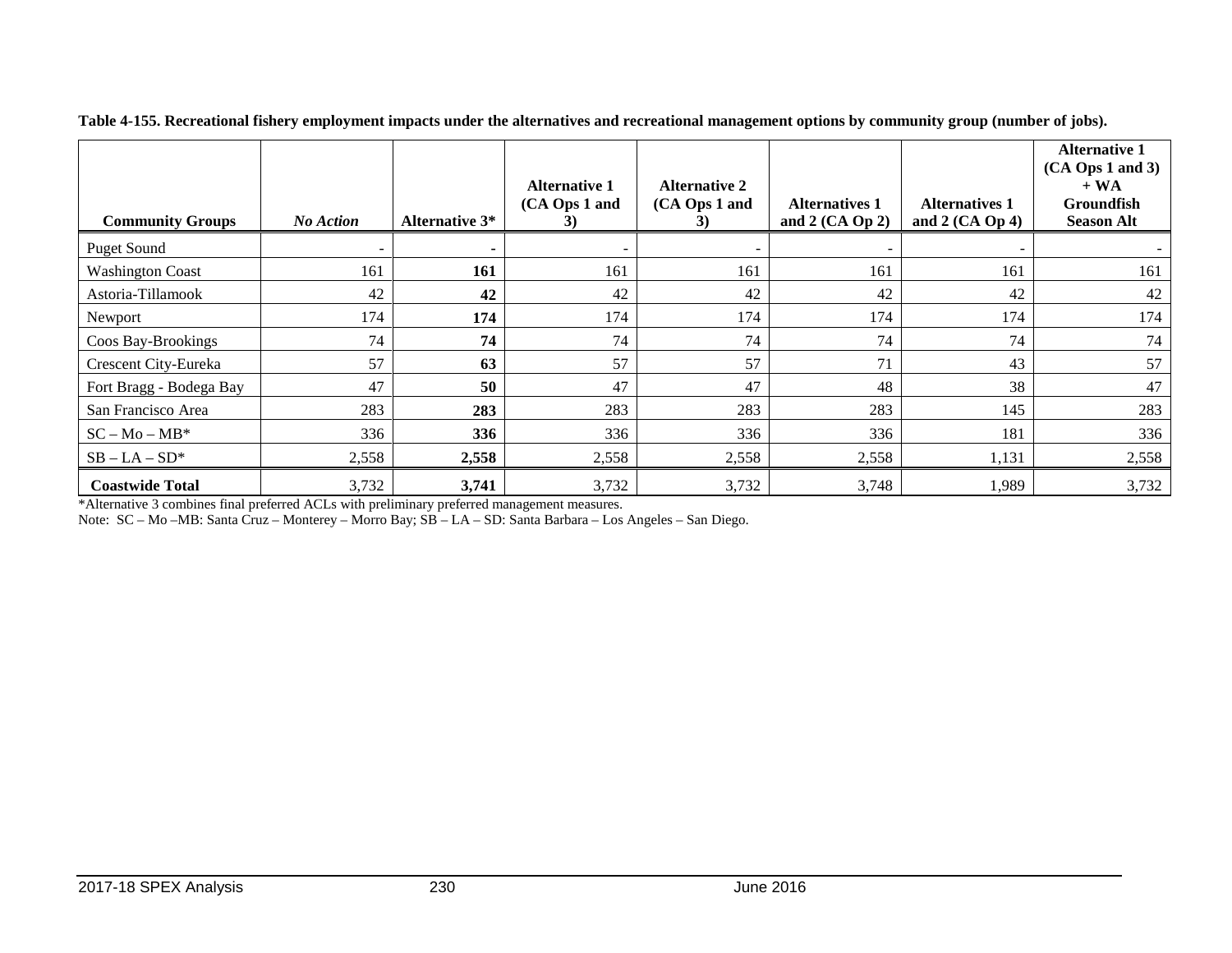| <b>Community Groups</b> | <b>No Action</b> | <b>Alternative 3*</b> | <b>Alternative 1</b><br>(CA Ops 1 and<br>3) | <b>Alternative 2</b><br>(CA Ops 1 and<br>3) | <b>Alternatives 1</b><br>and $2$ (CA Op 2) | <b>Alternatives 1</b><br>and $2$ (CA Op 4) | <b>Alternative 1</b><br>$(CA$ Ops 1 and 3)<br>$+ WA$<br>Groundfish<br><b>Season Alt</b> |
|-------------------------|------------------|-----------------------|---------------------------------------------|---------------------------------------------|--------------------------------------------|--------------------------------------------|-----------------------------------------------------------------------------------------|
| <b>Puget Sound</b>      |                  | ۰                     |                                             |                                             |                                            |                                            |                                                                                         |
| <b>Washington Coast</b> | 161              | $\blacksquare$        | -                                           |                                             |                                            |                                            | $-0$                                                                                    |
| Astoria-Tillamook       | 42               | ۰                     | -                                           |                                             | $\overline{\phantom{a}}$                   | $\overline{\phantom{a}}$                   |                                                                                         |
| Newport                 | 174              | ٠                     | ۰                                           |                                             | $\overline{\phantom{a}}$                   |                                            |                                                                                         |
| Coos Bay-Brookings      | 74               | $\blacksquare$        | $\overline{\phantom{0}}$                    |                                             | $\overline{\phantom{a}}$                   | $\overline{\phantom{a}}$                   |                                                                                         |
| Crescent City-Eureka    | 57               | $+5$                  | ۰                                           |                                             | $+14$                                      | $-14$                                      |                                                                                         |
| Fort Bragg - Bodega Bay | 47               | $+3$                  |                                             |                                             | $+1$                                       | $-9$                                       |                                                                                         |
| San Francisco Area      | 283              | ۰                     |                                             |                                             |                                            | $-139$                                     |                                                                                         |
| $SC - Mo - MB^*$        | 336              | ٠                     | ۰                                           |                                             |                                            | $-154$                                     |                                                                                         |
| $SB - LA - SD^*$        | 2,558            | ۰                     |                                             |                                             |                                            | $-1,427$                                   |                                                                                         |
| <b>Coastwide Total</b>  | 3,732            | $+9$                  | ۰                                           |                                             | $+15$                                      | $-1,743$                                   | $-0$                                                                                    |

**Table 4-156. Change in recreational fishery employment impacts from No Action under the action alternatives by community group (number of jobs).**

<span id="page-28-0"></span>\*Alternative 3 combines final preferred ACLs with preliminary preferred management measures.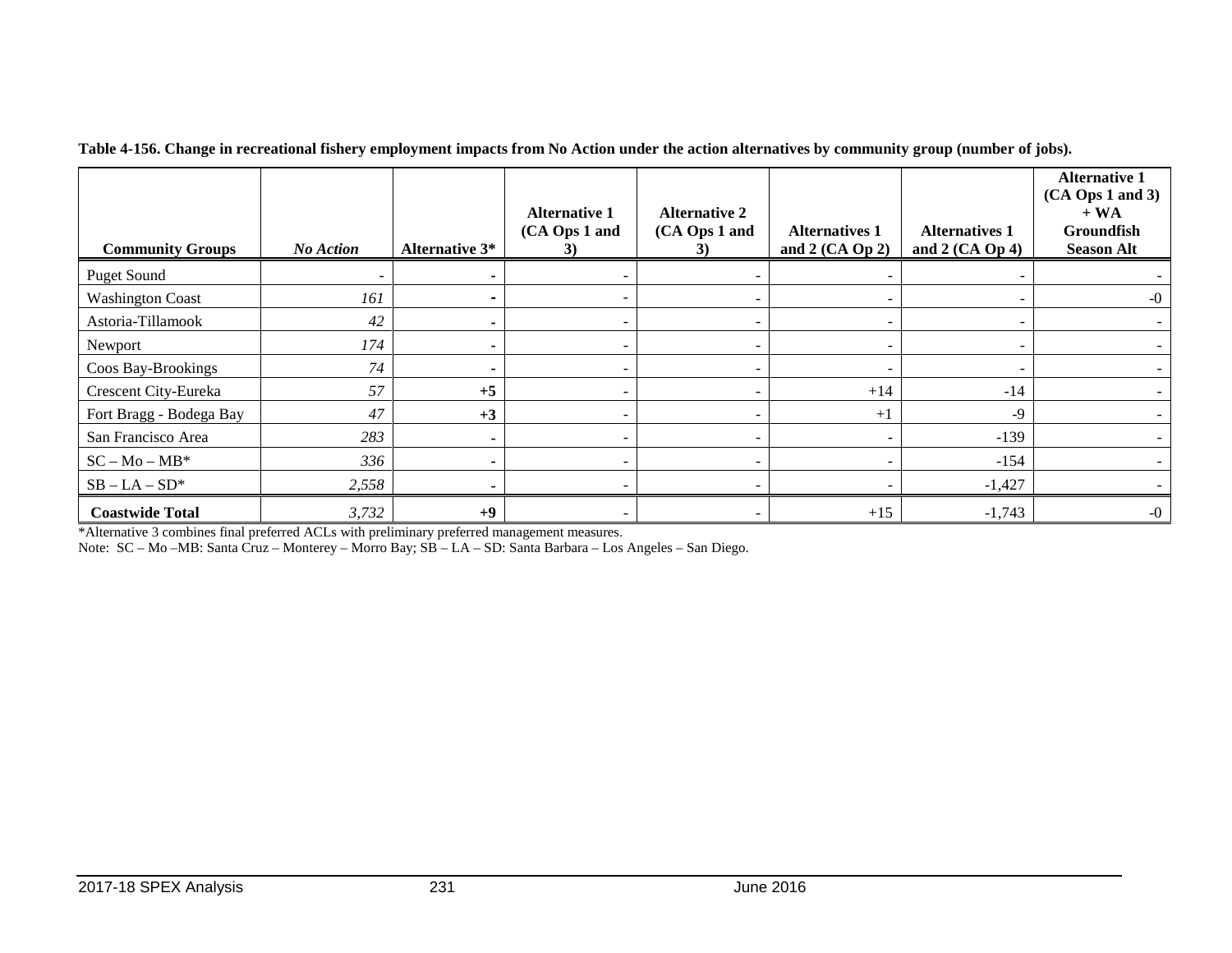| <b>Community Groups</b> | <b>No Action</b> | Alternative 3* | <b>Alternative 1</b><br>(CA Ops 1 and | <b>Alternative 2</b><br>(CA Ops 1 and | <b>Alternatives 1</b><br>and $2$ (CA Op 2) | <b>Alternatives 1</b><br>and $2$ (CA Op 4) | <b>Alternative 1</b><br>$(CA$ Ops 1 and 3)<br>$+ WA$<br><b>Groundfish</b><br><b>Season Alt</b> |
|-------------------------|------------------|----------------|---------------------------------------|---------------------------------------|--------------------------------------------|--------------------------------------------|------------------------------------------------------------------------------------------------|
| <b>Puget Sound</b>      |                  | ۰              |                                       |                                       |                                            |                                            |                                                                                                |
| <b>Washington Coast</b> | 161              |                |                                       |                                       |                                            |                                            | $-0.1%$                                                                                        |
| Astoria-Tillamook       | 42               | ۰              |                                       |                                       | $\overline{\phantom{a}}$                   |                                            |                                                                                                |
| Newport                 | 174              | ۰              |                                       |                                       |                                            |                                            |                                                                                                |
| Coos Bay-Brookings      | 74               | ۰              | $\overline{\phantom{0}}$              | $\overline{\phantom{0}}$              | $\overline{\phantom{a}}$                   |                                            |                                                                                                |
| Crescent City-Eureka    | 57               | $+9.2\%$       |                                       |                                       | $+24.7%$                                   | $-24.6\%$                                  |                                                                                                |
| Fort Bragg - Bodega Bay | 47               | $+7.0\%$       |                                       |                                       | $+2.2%$                                    | $-18.7\%$                                  |                                                                                                |
| San Francisco Area      | 283              | ۰              |                                       | $\overline{\phantom{a}}$              |                                            | $-48.9\%$                                  |                                                                                                |
| $SC - Mo - MB^*$        | 336              | ۰              |                                       |                                       |                                            | $-46.0\%$                                  |                                                                                                |
| $SB - LA - SD^*$        | 2,558            | ۰              |                                       |                                       |                                            | $-55.8%$                                   |                                                                                                |
| <b>Coastwide Total</b>  | 3,732            | $+0.2\%$       |                                       |                                       | $+0.4%$                                    | $-46.7\%$                                  | $-0.0\%$                                                                                       |

**Table 4-157. Change in recreational fishery employment impacts from No Action under the action alternatives by community group (percent).**

<span id="page-29-0"></span>\*Alternative 3 combines final preferred ACLs with preliminary preferred management measures.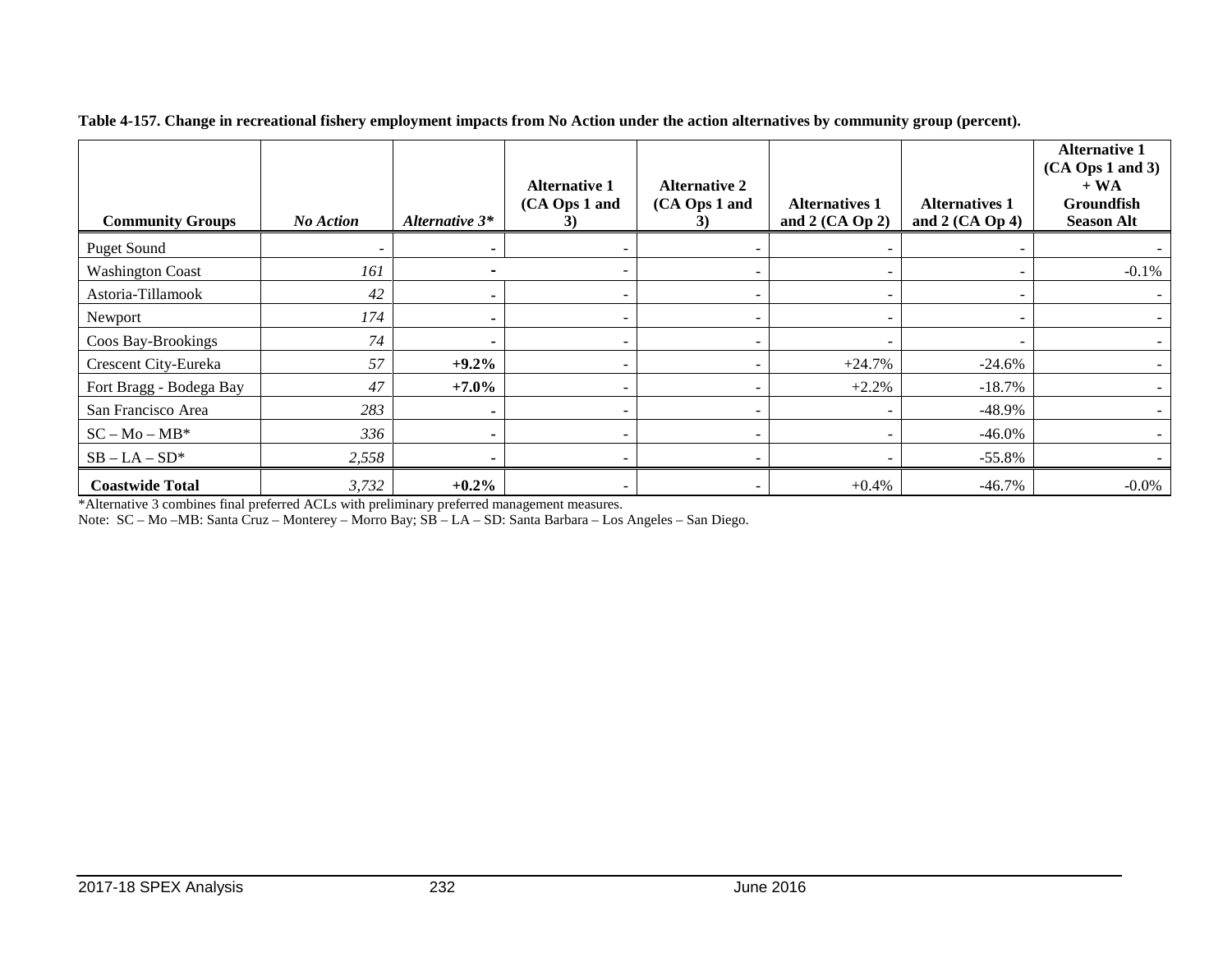### 4.2.3.3 Other Impacts

The 2015 EIS (PFMC and NMFS 2015) discusses other socioeconomic impacts. Impacts to processors can be inferred from commercial ex-vessel revenue estimates, which represent processor purchases. Quantitatively, the dollar values in [Table 4-135](#page-3-0) represent these purchases and the relative impacts are the same as described above in Section [4.2.1.1.](#page-2-1)

The 2015 EIS also briefly discusses effects related to non-market and non-use (NMNU) values. These are non-consumptive uses that range from recreational enjoyment of the environment (e.g., wildlife viewing) to option or existence value (benefit derived from the knowledge that these resources will be available in the future or simply that environmental quality is maintained). However, it is not possible to quantify how the proposed action would affect these values. Generally speaking, the proposed action must comply with MSA National Standards and the goals and objectives enumerated in the FMP. All of the alternatives are consistent with the resulting harvest management framework, which has as its goal maintaining stocks at their target biomasses. This goal may support realization of NMNU values.

Fishery management regulations can indirectly affect vessel safety, either because of disinvestment by vessel operators due to low revenue or incentives that causes them to go out in hazardous weather. No regulatory changes under the proposed action have been identified that would have a substantial impact on these factors. Furthermore, much of the groundfish fishery has transitioned to catch shares management either through the IFQ program, co-ops for the at-sea Pacific whiting fishery, or individual vessel allocations in the limited entry fixed gear sablefish fishery. A study reported to the Council in the 2015 State of the California Current Report (Agenda Item E.1.b, NMFS Report 2, March 2015) found that the transition to catch shares reduced the probability of a fisherman taking a fishing trip on a high wind day.

Management of the fishery may also affect human wellbeing but it is very difficult to directly measure these effects. NOAA's California Current Integrated Ecosystem Assessment program has been developing indicators of human wellbeing, which are reported to the Council annually in the aforementioned report. Past EISs, including the 2015 EIS, have also presented demographic data and assessment of community vulnerability to represent wellbeing. While this information can help distinguish among communities in terms of their status, the effect of the alternatives wellbeing can only be inferred from projected changes in personal income in communities.

# 4.2.3.4 Impact Summary

It is important to note that the commercial and recreational impact estimates are not necessarily comparable. The underlying assumption in both the commercial and recreational impact estimates is that there is no substitution for either activity. On the commercial side, if a management alternative reduces groundfish landings, vessels have no ability to substitute towards some other fishing opportunity, nor do they have an ability to substitute towards some other non-fishing occupation such as agriculture, construction, education, hospitality, etc. Likewise, on the commercial side, processors have no ability to substitute towards some other source of fish in the production process such as foreign or Alaska imports, nor do processors have ability to substitute towards non-fishing opportunities. On the recreational side, the underlying assumption is that anglers participating in recreational fishing have no other recreational substitution possibilities within the region. If a management alternative reduces the number of angler trips for groundfish, there is no ability for anglers to substitute towards some other fishing activity such as targeting tuna or salmon, nor is there an ability to substitute towards some other non-fishing related activity such as scuba diving, camping, etc. The underlying assumption is that if recreational groundfish trips are reduced, then all spending by anglers for food, fuel, tackle, etc. related to these trips would essentially leave the region. Currently, there is a dearth of information about the likelihood with which commercial anglers would substitute towards some other business opportunity, and the same is true for the likelihood of substitution by recreational anglers.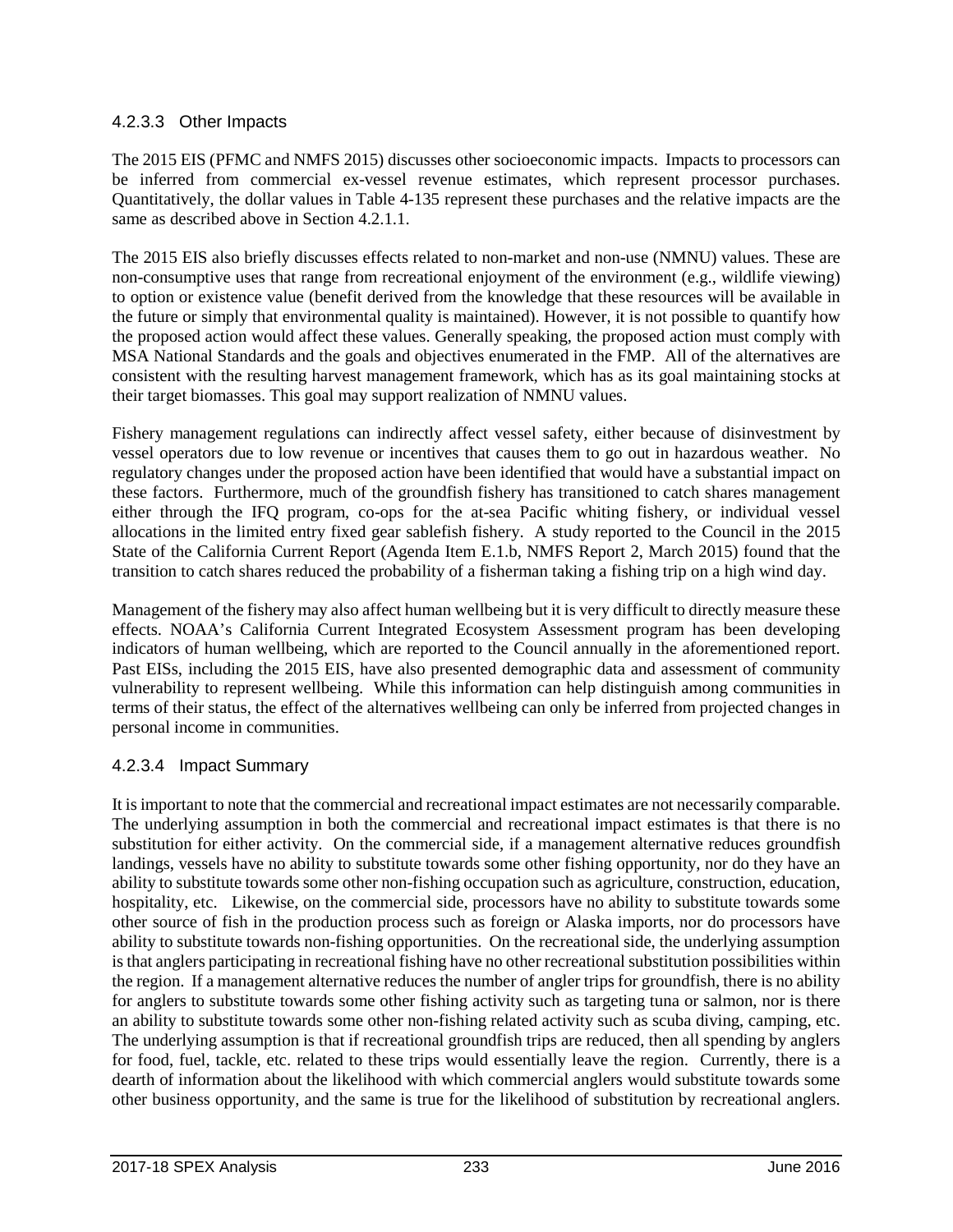Nevertheless, it is not unreasonable to expect that recreational anglers may more easily substitute towards some other recreational opportunity than commercial anglers can find new business opportunities. Consequently, caution should be used in direct comparison between commercial and recreational impacts.

Recognizing the caveats discussed above, [Table 4-158](#page-32-0) displays recreational and commercial income impacts for the No Action Alternative, Alternative 1, Alternative 2, and Alternative 3 side by side. These tables also show the relative share of commercial versus recreational income impacts by community.

- The **No Action Alternative** is estimated to result in \$124 million in commercial income impacts and \$236 million in recreational income impacts.
- **Alternative 1** is estimated to result in \$136 million in commercial income impacts and with California recreational Options 1 or 3, \$236 million in recreational income impacts—the same as No Action.
- **Alternative 2** is estimated to result in \$136 million in commercial income impacts and with California recreational Options 1 or 3, \$236 million in recreational income impacts—the same as No Action.
- **Alternative 3** is estimated to result in \$160 in commercial income impacts and \$236 million in recreational income impacts. Alternative 3 combines final preferred ACLs with preliminary preferred management measures.

The difference between the alternatives as measured by commercial fishery ex-vessel revenue occur mainly in the shoreside IFQ fishery.

The recreational fishery is a major contributor to coastwide personal income. Taking the no action alternative as an example, \$172 million in recreational income impacts is occurs in the Santa Barbara to San Diego region. More generally, the recreational fishery accounts for the vast majority of income impacts in communities from San Francisco to San Diego. This is a function of both the large income impacts from recreational fishing and the relatively small income impacts derived from commercial fishing. The reverse is true for more northerly communities.

California recreational management Option 4 shows the biggest difference with respect recreational fishery income impacts. Based on [Table 4-149,](#page-21-0) California Option 4 would result in \$118 million less personal income compared to California Option 2 under either action alternative, representing a large proportion of the coastwide combined personal income impacts under any of the alternatives.